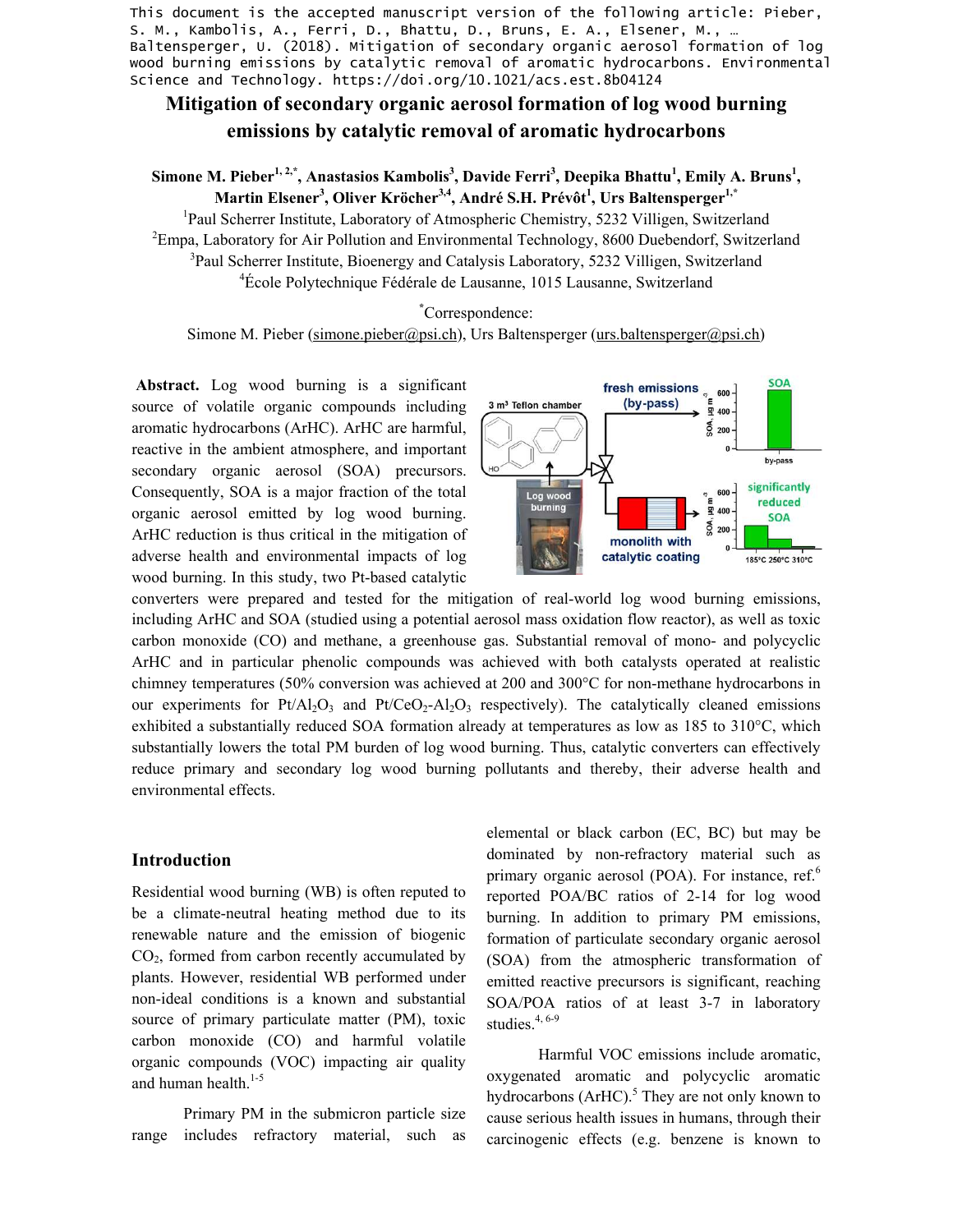cause leukemia) or by deteriorating developmental, nervous, and heart and blood vessel systems $^{10-12}$ , but have also been identified as important SOA precursors in combustion emissions.<sup>5, 9, 13-15</sup> Their relevance for ambient SOA formation is related to their reactivity towards hydroxyl radicals, and the formation of low-volatility compounds upon only few radical attacks,  $16$ ,  $17$  which allows rapid condensation to the particle phase under typical atmospheric conditions. Additionally, incomplete WB leads to methane  $(CH<sub>4</sub>)$  emissions<sup>18-20</sup>, which contribute relatively less to SOA formation owing to low SOA yields. $^{21}$  However, methane emissions impact the environment by their high global warming potential.

Primary WB emissions (PM, CO and VOC including  $CH<sub>4</sub>$  can be reduced by educational outreach, given the relevant influence of operator behavior<sup>22-24</sup>, as well as by automating operation<sup>3</sup> or improving burner technology.<sup>6, 8, 25</sup> Switching from conventional log wood stoves to potentially cleaner automated systems or wood chip and pellet operation can be costly, might require incentives, and depends strongly on feedstock availability. While such measures will significantly reduce the  $emissions<sup>26</sup>$ , they need to be combined with secondary pollutant abatement strategies in order to reduce the toxic and harmful pollutants to close-tozero levels for all appliance types in the future. Mechanical measures such as electrostatic precipitators may reduce primary PM, but catalytic conversion is required for efficient CO and VOC removal<sup>27</sup>, and the associated abatement of SOA. The use of catalytic converters has been explored at lab and pilot scale, focusing on the major primary pollutants including gases and primary particles $27$ - $37$ , but studies lack any assessment of SOA abatement. As also the application of catalytic converters remains challenging  $31, 37,$  further scientific studies are needed to establish their potential, especially when considering trace pollutants.

Here, we demonstrate simultaneous and significant reduction of harmful CO, aromatic hydrocarbons, and SOA (through the removal of its precursors) from log wood stove emissions using Pt-based honeycomb catalytic converters.

### **Material and Methods**

**Wood burning (WB) experiments.** Our appliance<sup>4, 5, 9</sup> was fueled with dry beech wood (*Fagus sylvatica*). The emissions were sampled from the chimney over the whole burning cycle using a heated ejector diluter (150°C) and injected into a custom-built  $3 \text{ m}^3$  Teflon chamber, made of 125µm thick collapsible DuPont Teflon fluorocarbon film (FEP) type 500A, Foiltec GmbH, Germany. Dilution air was provided by a pure air generator system, which we described previously.13, 38 The obtained well-mixed feed was diluted further with humidified clean air in the Teflon chamber and then passed alternately through a quartz glass reactor<sup>39</sup> containing a catalytic monolith at a flow rate of  $5\pm1$  L min<sup>-1</sup> (gas) hour space velocity, GHSV=135 L  $g^{-1}$  h<sup>-1</sup>) and a by-pass line (80°C) as shown in Figure S1. Behind the quartz glass reactor or by-pass line, the feed was diluted with clean dry air to provide suitable concentrations for the downstream analytical instruments, listed in Table S1, and fed to an oxidation flow reactor during photochemistry experiments (described below). The monolith was actively heated, and progressively set from 600 to 100°C. Each temperature set-point was held for at least 5 min once the temperature stabilized. The quartz glass reactor was equipped with two 1 mm thermocouples positioned up- and downstream the monolithic catalyst. Compared to lab scale experiments<sup>39</sup>, ceramic beads were not used upstream of the monolith in order to avoid particle losses, which caused, however, a large discrepancy between the temperature measurements up- and downstream and the actual set-point of the monolith (Figure S2). Therefore, we provide the set-point temperature. The catalysts were exposed to WB emissions containing  $CO<sub>2</sub>$  (3400-10500) ppm), CO (360-1100 ppm), CH<sub>4</sub> (65-220 ppm), non-methane hydrocarbons (NMHC, 80-260 ppmC) including aromatic hydrocarbons (ArHC, 70-320 ppmC), 1-3 vol%  $H_2O$  and refractory as well as non-refractory primary aerosol particles. The modified combustion efficiency (MCE) determined as the ratio of  $CO<sub>2</sub>$  to  $(CO+CO<sub>2</sub>)$  was 0.89-0.93 across all experiments. Feed concentrations are reported in Table 1 and Table 2, and refer to averages±1SD of the concentrations determined from by-pass measurements conducted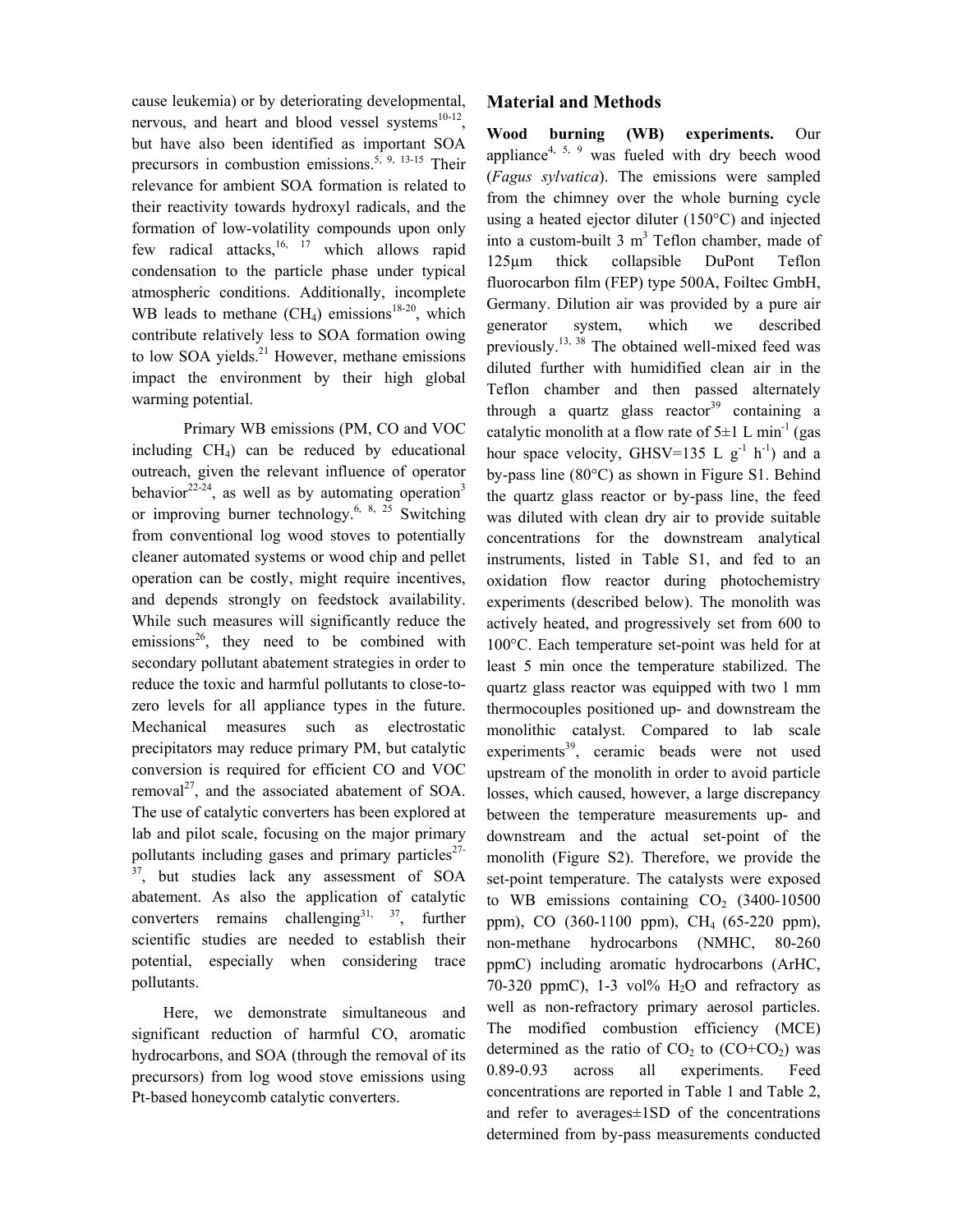at start, end and intermediate to selected temperature set-points. Catalytic conversion rates and pollutant reductions were calcualted by comparison of catalytically cleaned emissions to by-pass measurements of the corresponding experiment. Feed concentrations were subject to burn-to-burn variability as well as deliberate adjustments of the dilution factor in the Teflon chamber. Each experiment was conducted with emissions from a separate burn and Teflon chamber filling, experiment nomenclature is detailed below. Typically we conducted one experiment per day. The Teflon chamber was cleaned at the end of each experiment by injection of humidified air, ozone  $(O_3, 1$  ppm) and exposure to UV lights for 1 hour. Thereafter, it was flushed with dry clean air over night and refilled to about one third of its volume with humidified clean air before the next experiment.

**Catalyst preparation.** The catalyst powders  $(Pt/Al<sub>2</sub>O<sub>3</sub>$  and  $Pt/CeO<sub>2</sub>-Al<sub>2</sub>O<sub>3</sub>)$  were obtained by wet impregnation of chloroplatinic acid  $(H_2PtCl_6)$ , Fluka) on  $\gamma$ -Al<sub>2</sub>O<sub>3</sub> (200 µm; Puralox SCCa150/200, Sasol) and  $CeO<sub>2</sub>-Al<sub>2</sub>O<sub>3</sub>$  (30 wt%  $CeO<sub>2</sub>$ ), which was prepared by deposition-precipitation  $(Ce(NO<sub>3</sub>)<sub>3</sub>·6H<sub>2</sub>O$  on the same  $\gamma$ -Al<sub>2</sub>O<sub>3</sub>). The final Pt content was ca.  $1.3 \text{ wt\%}$  as determined by elemental analysis. After drying overnight at 90°C, the powders were calcined in static air at 500°C for 2 h. Cordierite monoliths (cell density=600 cells per square inch; length=77 mm, diameter=20 mm, Figure S3) were dip coated in an aqueous slurry of the catalyst powder and a colloidal  $Al_2O_3$  binder (Disperal, Sasol), calcined at 600°C for 6 h, and then aged in 10 vol%  $H_2O/N_2$  at 600°C for 10 h in a tubular quartz reactor. Monoliths were placed in a quartz glass reactor<sup>39</sup> for the experiments as described above.

Catalyst stability. We determined methane (CH<sub>4</sub>) conversion rates on the catalytic monoliths using synthetic reactor feeds in the lab before and after exposure to WB emissions (section S2.1 provides the conditions). As shown in Figure S3, exposure to WB emissions left deposits indicated by a change in monolith surface color. Regardless of deposits, we did not observe any adverse effect on the CH4 conversion. While this indicates good stability, further assessment in long-term exposure experiments is suggested.

**Photochemistry experiments.** Secondary organic aerosol (SOA) formation was simulated using a potential aerosol mass oxidation flow reactor  $(OFR)$ , <sup>15, 38</sup> which has been successfully applied to WB emissions earlier.<sup>25, 38, 40</sup> The OFR consisted of a  $0.015 \text{ m}^3$  cylindrical glass chamber. It contained two low-pressure mercury UV lamps, each with discrete emission lines at 185 and 254 nm, for hydroxyl radical generation from in-situ generated  $O_3$  (8 ppm) and H<sub>2</sub>O (15-20% relative humidity), which was provided via a Nafion humidifier. Butanol-D9 was injected separately into the OFR and used to determine the hydroxyl radical concentration.<sup>41</sup> The plug flow residence time was 100 s. SOA was determined as the organic particulate mass increase when OFR UV lamps were switched on. SOA of fresh emissions (i.e. emissions fed into the OFR through the by-pass line) was compared to that of catalytically cleaned emissions using  $Pt/Al_2O_3$  at 185°C, and  $Pt/CeO_2$ -Al2O3 at 185, 200, 250 and 310°C. OFR experiments were conducted at a median hydroxyl radical concentration of  $1.1x10^9$  molecules cm<sup>-3</sup> (fresh emissions) and  $1.5x10<sup>9</sup>$  molecules cm<sup>-3</sup> (catalytically cleaned emissions). This corresponds to a median atmospheric reaction time of 29 hours (fresh) and 38 hours (catalytically cleaned, Table S2), assuming a mean ambient hydroxyl radical concentration of  $1x10^6$  molecules cm<sup>-3</sup> following ref<sup>.42</sup>. Recent publications presented in depth characterization operating conditions of  $OFRs<sup>43-46</sup>$ and loss estimates of low-volatility compounds within the system. $47$  However, the here presented experiments were conducted before these assessments were available. Operating conditions were instead in line with previous experiments<sup>15, 38</sup> that yielded good agreement with smog chambers (considered to provide representative atmospheric processing in the past). The newer literature<sup>43-47</sup> suggests that the here presented OFR experiments were conducted at an external hydroxyl radical reactivity (OHR<sub>external</sub>) of 400-1350 s<sup>-1</sup> for fresh emissions. Experiments with catalytically cleaned emissions were more diluted (OHR<sub>external</sub>: 2 s<sup>-1</sup> at 310°C, 230 s<sup>-1</sup> at 250°C and 300 s<sup>-1</sup> at 185°C). Model results for photolysis by UV and a discussion of the influence of nitrogen oxides are presented in SI section S3.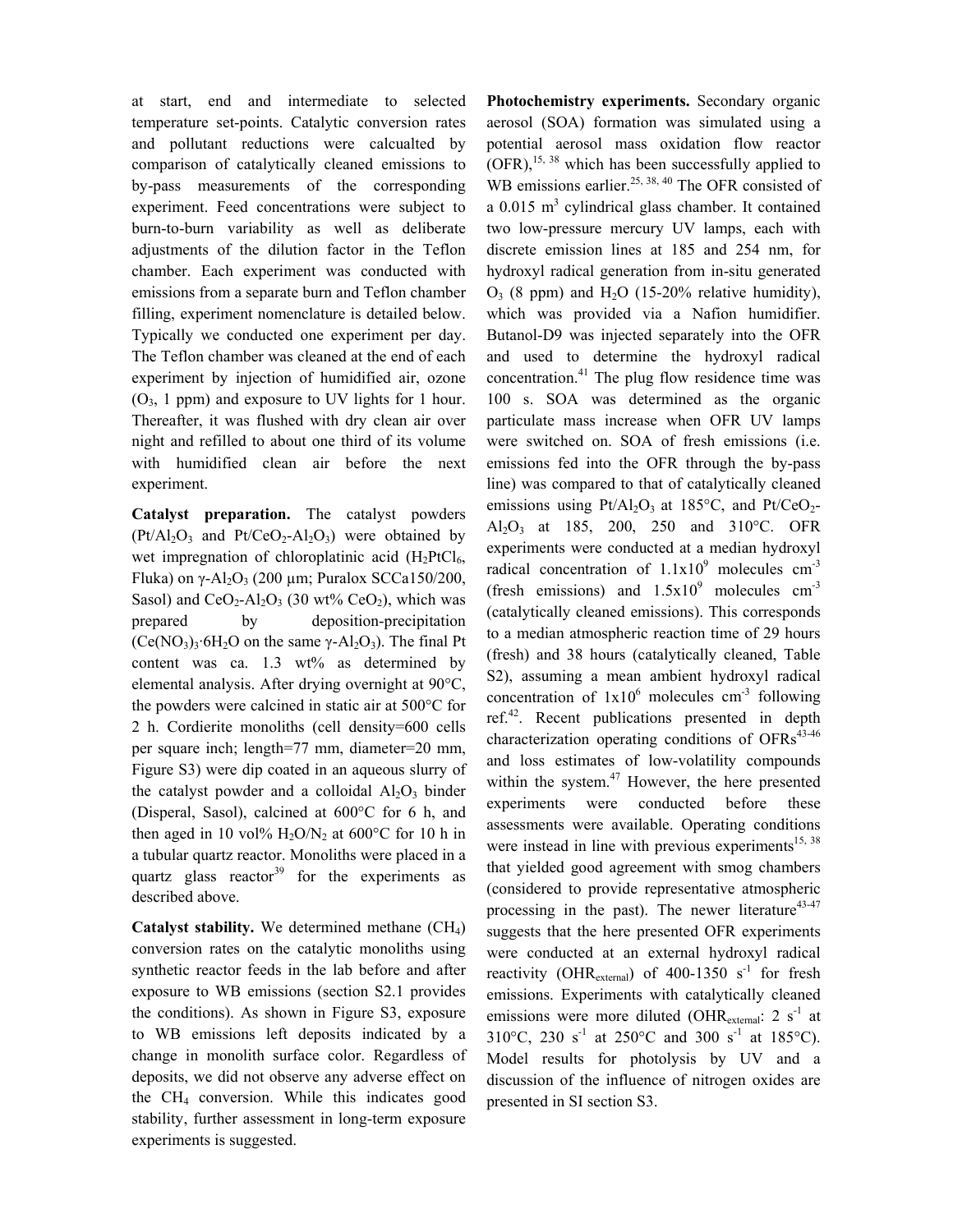**Instrumentation and data processing.** Methane  $(CH<sub>4</sub>)$ , CO and CO<sub>2</sub> were measured using a cavity ring-down spectrometer (CRDS, Picarro). NMHC was calculated as the difference from flame ionization detection (FID, Horiba) of total hydrocarbons (THC) and CH4. We observed interference in the measurement at high ratios of CH4/NMHC. Therefore, at high catalytic conversion of NMHCs  $(>0.5)$  and in the presence of the yet initial  $CH<sub>4</sub>$  concentration, the CRDSdetermined CH4 signal was used to calculate the NMHC. VOCs were characterized by a proton transfer reaction time-of-flight mass spectrometer $48$ , <sup>49</sup> (PTR-ToF-MS; PTR-TOF-8000, Ionicon) using hydronium ions as the primary reagent. PTR-TOF-8000 settings, data processing, ion identification and quantification were as described earlier.<sup>5, 9</sup> Relevant ions and concentration levels are given in Table 2. The organic particulate matter (PM) was characterized using an aerosol mass spectrometer (HR-ToF-AMS, Aerodyne) equipped with a  $PM<sub>1</sub>$ aerodynamic inlet lens.<sup>50</sup> HR-ToF-AMS calibrations and data processing were as described earlier.<sup>9, 51</sup> A relative ionization efficiency of 1.4 (ref. <sup>51</sup>) and an experimentally determined collection efficiency (0.6±0.1, Table S2/Figure S11) were applied to organic PM. Data were

corrected for gas-phase  $CO<sub>2</sub>$  by measurements of particle-free emissions. Contribution of nitrate salts was negligible and no further  $CO_2^+$  correction was required.<sup>52</sup>

**Experiment Nomenclature.** We conducted experimental sets as described in the following:

- E3-E10 denote WB experiments throughout the manuscript. E5  $(Pt/Al<sub>2</sub>O<sub>3</sub>)$  and E3, E7, E8, E9  $(Pt/CeO<sub>2</sub>-Al<sub>2</sub>O<sub>3</sub>)$  refer to catalytic cleaning of primary WB emissions.
- E6 (Pt/Al<sub>2</sub>O<sub>3</sub>), and E4, E10 (Pt/CeO<sub>2</sub>-Al<sub>2</sub>O<sub>3</sub>) denote photochemistry (SOA) experiments. These were conducted as add-on to E5, and E3, E9 respectively. For E6, and E4, E10 a higher dilution ratio was deployed in the Teflon chamber in order to reduce concentration levels for the subsequent OFR experiments. Catalytic conversion of primary WB emissions was therefore re-determined. We present the CO conversion for comparison in Figure S6.
- Catalyst stability was monitored by determining CH4 conversion using synthetic reactor feeds in the lab before (E1, E2) and after (E11, E12) exposure to WB emissions. Details are provided in SI section S2.1.

| Expt.          | Catalyst        | Expt.      | Feed                 | $H2O*$    | CO <sub>2</sub> | $CO*$         | $CH_4^*$ | $CH_4**$ | NMHC**    | THC** |
|----------------|-----------------|------------|----------------------|-----------|-----------------|---------------|----------|----------|-----------|-------|
| No.            |                 | Type       | $L \text{ min}^{-1}$ | $\%$      |                 | $ppmC$ $ppmC$ | ppmC     | ppmC     | ppmC      | ppmC  |
| E <sub>5</sub> | $Pt/Al_2O_3$    | primary WB | $~1 - 4 - 6$         | $1\%$     | 6000            | 450           | 80       | 85       | 90(95)    | 175   |
| $E6***$        | $Pt/Al_2O_3$    | WB SOA     | $~1 - 4 - 6$         | $1\%$     | 4000            | 360           | 65       | 70       | 80(85)    | 150   |
| E3             | $Pt/CeO2-Al2O3$ | primary WB | $-4-6$               | $1\%$     | 6500            | 700           | 130      | 130      | 160 (160) | 290   |
| $E4***$        | $Pt/CeO2-Al2O3$ | WB SOA     | $~1 - 4 - 6$         | $1 - 3\%$ | 5000            | 530           | 100      | 100      | 120 (120) | 220   |
| E7             | $Pt/CeO2-Al2O3$ | primary WB | 5.5                  | $1\%$     | 8500            | 1000          | 200      | 190      | 260(250)  | 450   |
| E8             | $Pt/CeO2-Al2O3$ | primary WB | 5.5                  | $1\%$     | 3400            | 400           | 75       | 75       | 105(105)  | 180   |
| E9             | $Pt/CeO2-Al2O3$ | primary WB | 5.5                  | $1\%$     | 10500           | 1100          | 220      | 220      | 250 (250) | 470   |
| $E10***$       | $Pt/CeO2-Al2O3$ | WB SOA     | 5.5                  | $1\%$     | 3700            | 380           | 75       | 75       | 85 (85)   | 160   |

**Table 1. Gas phase concentrations in the WB emissions feed (average concentration in Teflon chamber).** 

\*Measurements based on cavity ring-down spectrometry (CRDS, Picarro). \*\*Measurements based on flame ionization detection (FID) for THC and CH<sup>4</sup> , with the difference yielding the NMHC. NMHC values in brackets give the calculated NMHC as the difference between FID THC and CRDS CH<sub>4</sub>. \*\*\*E6 and E4, E10 are OFR (i.e. photochemistry/SOA) experiments during which the fresh primary WB emissions were also catalytically cleaned; E5 and E3, E7, E8, E9 are fresh emissions experiments w/o subsequent SOA formation. Note that all concentration levels here refer to the feed for the catalytic converters; emissions were diluted at least 8-fold before being fed to instrumentation/OFR.

#### **Results and Discussion**

**Primary gaseous emissions.** Catalytic conversion of CO, non-methane hydrocarbons (NMHC), specific volatile organic compounds (VOC) and methane was determined in wood burning (WB) emissions. Both tested catalysts were effective for the abatement of these species. They displayed distinctly different behavior in their temperaturedependent conversion curves.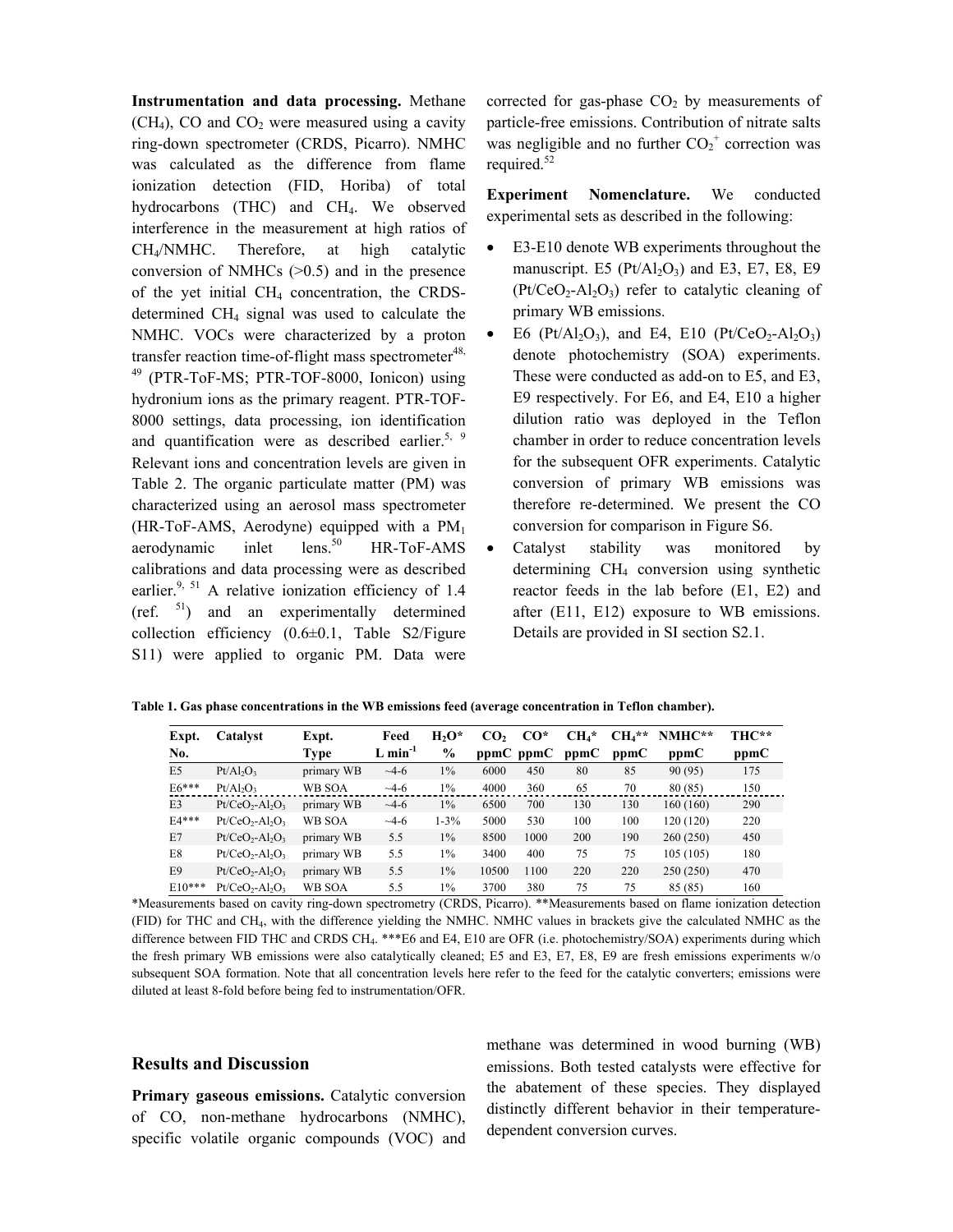

**Figure 1. Catalytic conversion of a) CO, b) NMHC and c) methane (CH<sup>4</sup> ) on Pt/Al2O3 and Pt/CeO<sup>2</sup> -Al2O<sup>3</sup> in wood burning (WB) emissions.** E5 and E3, E7, E8, E9 denote different experiments using fresh emissions (Table 1).

Significant removal of CO and NMHC was achieved at temperatures representative of startup and operation of wood appliances. $28$  The temperature of 50% conversion  $(T_{50})$  was significantly different between the two catalysts, but equal for CO and NMHC for a given catalyst.  $Pt/Al<sub>2</sub>O<sub>3</sub>$  provided better conversion at lower temperature ( $T_{50}$ , 200°C) than Pt/CeO<sub>2</sub>-Al<sub>2</sub>O<sub>3</sub> ( $T_{50}$ , 300°C). Both systems yielded a conversion  $\geq 95\%$ at  $400^{\circ}$ C (Figure 1). Methane (CH<sub>4</sub>) is characterized by a relatively low reactivity in the atmosphere and generally in chemical reactions, which makes its catalytic abatement more challenging.<sup>53</sup> While palladium is considered generally more efficient, platinum-based catalysts offer more resistance to sulfur. In our experiments, methane required higher reaction temperatures than CO and NMHC, yet, both catalysts reached significant conversion at 600°C. In contrast to our observations for CO and NMHC,  $Pt/CeO<sub>2</sub>-Al<sub>2</sub>O<sub>3</sub>$ exhibited a significantly enhanced methane conversion between 400 and 600°C compared to  $Pt/Al_2O_3$ .  $CeO_2$  clearly facilitated methane oxidation, which is often attributed to the improved redox properties of the catalyst.<sup>54, 55</sup>

The NMHC emissions were dominated by benzene (44-234 ppmC) and contained also naphthalene (8-40 ppmC) and phenolic compounds (8.6-23 ppmC) along with styrene (1.4-4.6 ppmC) and oxygenated aromatic or unsaturated oxygenated compounds, e.g., benzaldehyde (1.0- 4.1 ppmC) and furans (1.2-3.6 ppmC). Overall, the composition (Table 2/Figure 3a) was in line with our previous findings.<sup>5, 9</sup> Concentration levels represented real-world stove operation, albeit our

emissions correspond to relatively poor combustion conditions (indicated by the modified combustion efficiency, MCE, of 0.89-0.93). Both catalysts significantly removed aromatic hydrocarbons (ArHC) from WB emissions (Figure 2).

Functionalized molecules, such as phenolic ArHC (phenol, methylphenol, dimethylphenol), and also ArHC with carbonyl functions (e.g. benzaldehyde) were removed in significant amounts already at lower temperatures than their non-functionalized analogues (monocyclic and polycyclic ArHC). The abatement was nearly complete at set-point temperatures as low as 185°C for phenolic compounds. We could not assess decisively whether the losses on the ceramic monolith and on the  $Al_2O_3$ , which can act as coldtraps, contributed to the removal of phenolic compounds below 185°C (Figure S5). Nevertheless, the removal either by the temporary storage on cold-surfaces (and catalytic conversion once temperatures are sufficiently high) or by the direct catalytic abatement at low temperature is beneficial to reduce the health impact of the emissions, and had substantial effects on the reduction of the SOA potential (see below).

Various non-oxygenated ArHC of increasing molecular weight such as benzene, toluene, styrene and naphthalene exhibited temperature dependent conversion. While  $Pt/Al_2O_3$ converted these components and CO simultaneously,  $Pt/CeO<sub>2</sub>-Al<sub>2</sub>O<sub>3</sub>$  discriminated between different ArHC (Figure 2). It exhibited considerably higher activity for the conversion of more reactive compounds. This is reflected in the varied  $T_{50}$  in the series. Benzene was oxidized in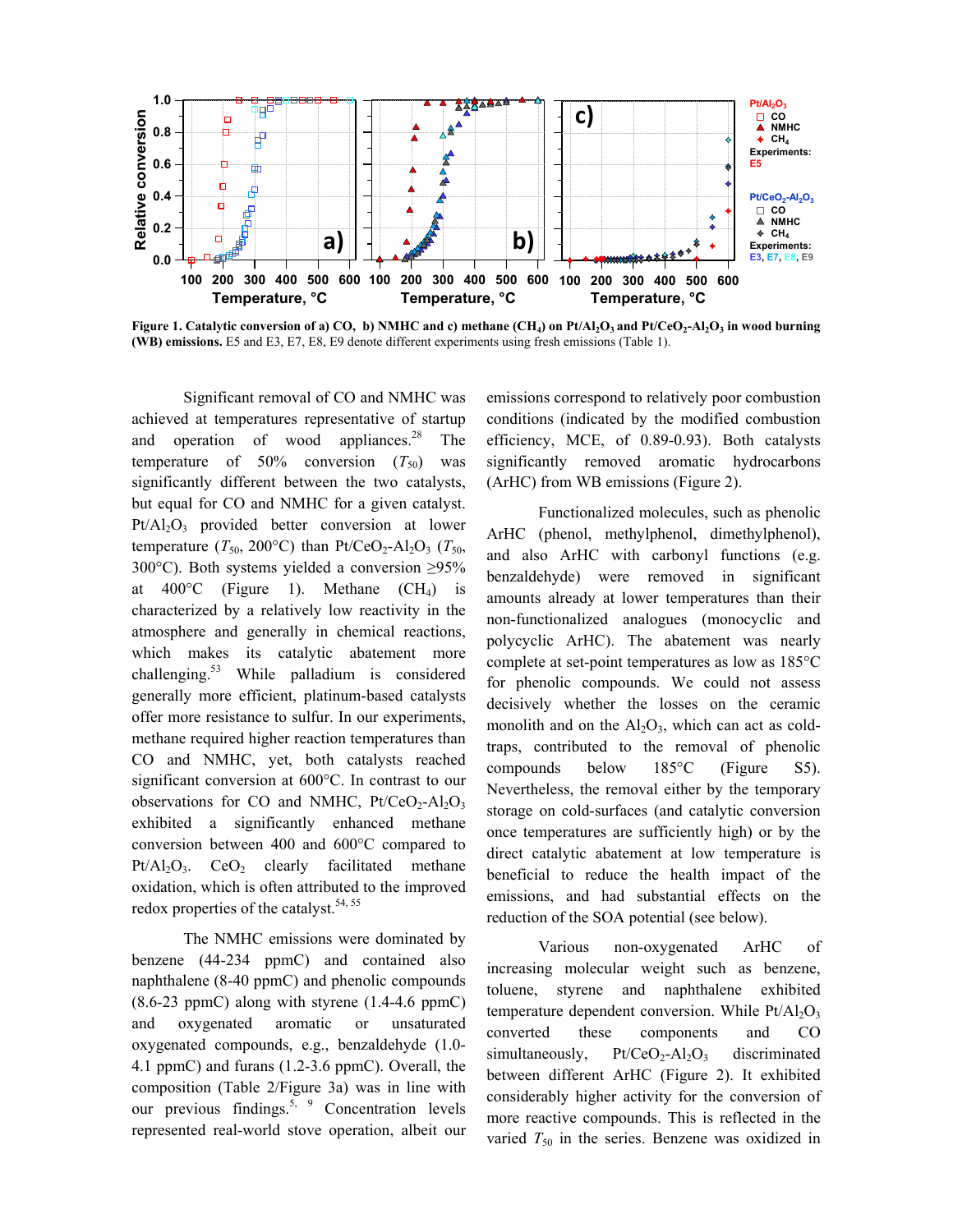the same temperature regime as CO. Molecules with higher reactivity such as polycyclic ArHCs (e.g., naphthalene), or unsaturated functionalities (e.g., styrene) converted at lower temperatures than more stable, less reactive molecules (e.g., toluene and benzene; in line with their atmospheric reaction rate constant towards hydroxyl radicals  $(k<sub>OH</sub>)$ , see Table 2 and Figure 2). Typically, higher temperatures (+20 to +100°C depending on the molecule) were needed with  $Pt/CeO<sub>2</sub>-Al<sub>2</sub>O<sub>3</sub>$ . Nevertheless, ArHCs were completely removed from the emissions by both catalysts at representative exhaust gas temperatures of 220°C  $(Pt/Al<sub>2</sub>O<sub>3</sub>)$  and  $350^{\circ}C$   $(Pt/CeO<sub>2</sub>-Al<sub>2</sub>O<sub>3</sub>)$ demonstrating feasibility of the catalytic abatement.

**SOA precursor identification and quantification ("SOA-22 precursors").** The species listed in Table 2 were identified as important precursors for SOA formation in wood burning emissions by an earlier study.<sup>9</sup> Here we refer to the collection of these species as the sum parameter "SOA-22 precursors". The relative contribution of each species to the total available gas-phase mass as determined by PTR-ToF-MS is presented in Figure

3a. The sum of SOA-22 precursors accounted for  $97\pm0.5\%$  (based on mass in ug m<sup>-3</sup>) of all potential SOA precursors identified in our fresh emissions. Henceforth, SOA-22 are used as a surrogate for all SOA precursors in our study. The largest fraction to the SOA-22 gas-phase mass was contributed by benzene (58-72%), naphthalene (11-12%), and phenol (6-9%), as displayed in Figure 3a.

In order to estimate the fraction of relevant SOA forming carbon mass to the total available gaseous organic compounds the SOA-22 precursor fraction was compared to the total PTR-ToF-MS derived organic and carbon mass, as well as the FID-based carbon mass. The SOA-22 precursors accounted for 49±9% of the total PTR-ToF-MS detectable organic gas-phase mass ( $\mu$ g m<sup>-3</sup>), which corresponded to 65±8% if considering the carbon fraction ( $\mu$ gC m<sup>-3</sup>). The remainder (51% and 35% respectively) was dominated by small oxygenated organic species, such as e.g. methanol and acetic acid, as also observed in earlier experiments.<sup>5, 9</sup> These compounds do not significantly contribute to SOA formation during atmospheric oxidation owing to their small carbon backbone.



**Figure 2. Catalytic conversion of specific aromatic hydrocarbons. a)**  $Pt/Al_2O_3$  **(E5), b)**  $Pt/CeO_2-Al_2O_3$  **(average** $±1$  **standard** deviation of E3, E7, E8 and E9). Losses of compounds are discussed in Figure S5. CO and NMHC are displayed for comparison. Numbers in brackets in the legend indicate atmospheric hydroxyl radical rate constants  $(10^{-12} \text{ cm}^3 \text{ molecules}^{-1} \text{ s}^{-1}$ , Table 2).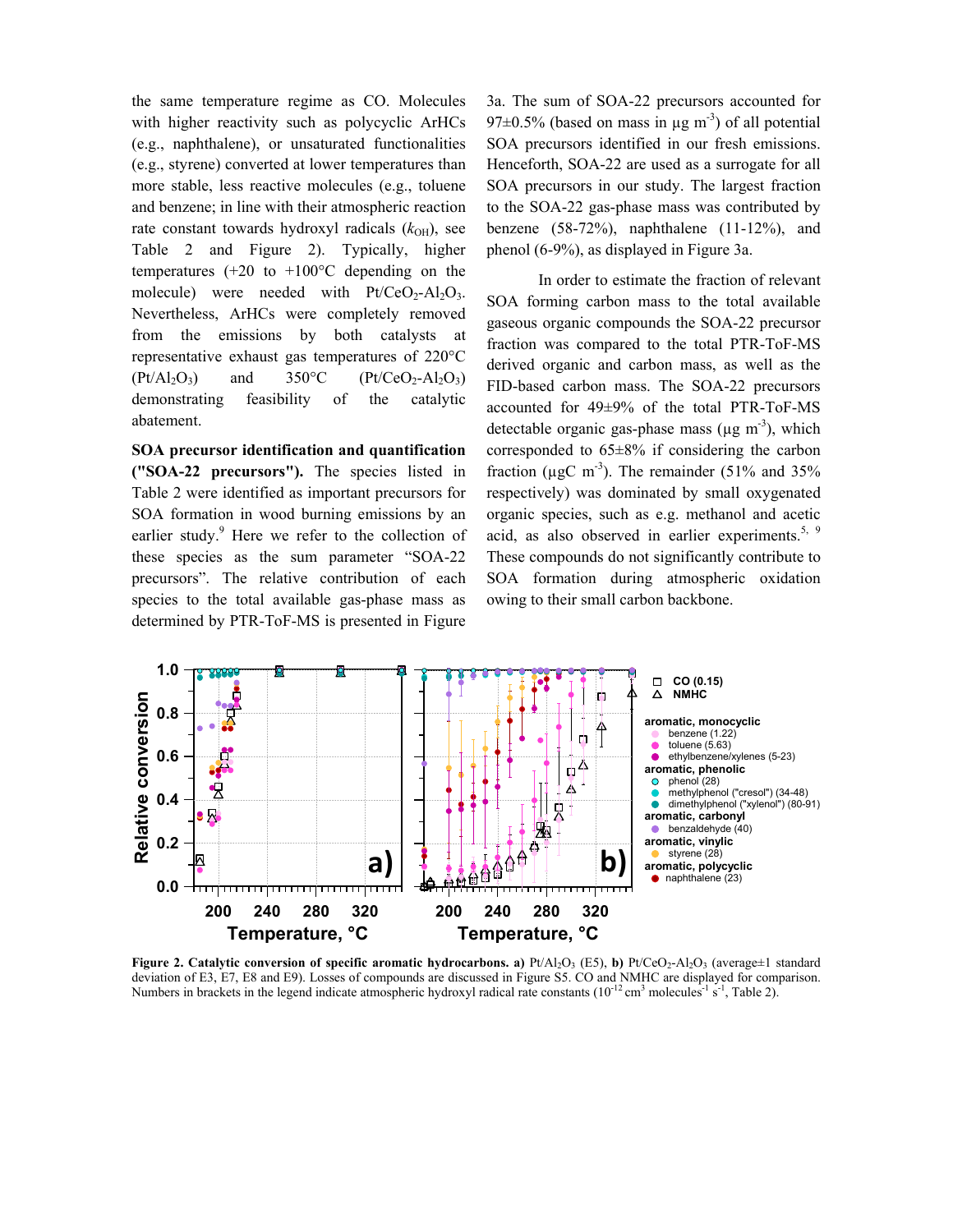| <b>Structural</b>                                    | Compound $m/z$ Protonated |                   |                                 | $k_{H3O}$ <sup>+</sup> $k_{OH}$ |                   | $Y_{\text{SOA}}$                            | <b>Feed composition</b> |                  |                                            |                   |                          |  |
|------------------------------------------------------|---------------------------|-------------------|---------------------------------|---------------------------------|-------------------|---------------------------------------------|-------------------------|------------------|--------------------------------------------|-------------------|--------------------------|--|
| assignment <sup>5, 9</sup>                           | class                     | see <sup>a)</sup> | ion                             | see $^{\rm b)}$                 | see <sup>c)</sup> | see $\overset{\textnormal{\textup{d}}}{\,}$ | (average±1SD), ppmC     |                  |                                            |                   |                          |  |
|                                                      |                           |                   |                                 |                                 |                   |                                             | E <sub>5</sub>          | E <sub>3</sub>   | E7                                         | E8                | E9                       |  |
|                                                      |                           |                   |                                 |                                 |                   |                                             | $(E6*)$                 | $(E4*)$          |                                            |                   | $(E10*)$                 |  |
|                                                      |                           |                   |                                 |                                 |                   |                                             | $n=2$                   | $n=2$            | $n=4$                                      | $n=2$             | $n=2$                    |  |
| benzene                                              | mono-c.                   | 79                | $[C_6H_6+H]^+$                  | 1.93                            | 1.22              | 0.33                                        | 56                      | 109              | 178                                        | 44                | 234                      |  |
| naphthalene                                          | PAH                       | 129               | $[C_{10}H_8+H]$                 | 2.45                            | 23                | 0.52                                        | $\pm 1$<br>11           | $\pm 2$<br>21    | $_{\pm 5}$<br>29                           | $_{\pm 7}$<br>8.1 | $\pm 9$<br>40            |  |
|                                                      |                           |                   |                                 |                                 |                   |                                             | $\pm 0$                 | $\pm 1$          | $\pm 4$                                    | $\pm 1.0$         | ±4                       |  |
| phenol                                               | phOH                      | 95                | $[C_6H_6O+H]^+$                 | 2.13                            | 28                | 0.44                                        | 9.1                     | 13               | 17                                         | 6.4               | 19                       |  |
|                                                      |                           |                   |                                 |                                 |                   |                                             | $\pm 0.6$<br>4.2        | $\pm 0$<br>7.6   | $\pm 1$<br>11                              | $\pm 0.7$<br>3.0  | $\pm 1$<br>10            |  |
| toluene                                              | mono-c.                   | 93                | $[C_7H_8+H]^+$                  | 2.08                            | 5.63              | 0.24                                        | $\pm 0.4$               | $\pm 0.2$        | $\pm 1$                                    | $\pm 0.4$         | $\pm 0$                  |  |
| styrene                                              | vinylic                   | 105               | $[C_8H_8+H]^+$                  | 2.27                            | 28                | 0.32                                        | 1.9                     | 3.5              | 4.9                                        | 1.4               | 3.6                      |  |
|                                                      |                           |                   |                                 |                                 |                   |                                             | $\pm 0.2$               | $\pm 0.1$        | $\pm 0.4$                                  | $\pm 0.2$         | $\pm 0.4$                |  |
| prop-2-enal                                          | non-                      | 57                | $[C_3H_4O+H]^+$                 | 3.43                            | 20                | 0.02                                        | 2.7                     | 3.2              | 4.0                                        | 1.2               | 3.5                      |  |
| benzaldehyde                                         | ArHC<br>ox. ArHC          | 107               | $[C7H6O+H]+$                    | 3.63                            | 40                | 0.32                                        | $\pm 0.2$<br>1.9        | $\pm 0.1$<br>3.6 | $\pm 0.2$<br>3.4                           | $\pm 0.1$<br>1.0  | $\pm 0.1$<br>4.1         |  |
|                                                      |                           |                   |                                 |                                 |                   |                                             | $\pm 0.2$               | $\pm 0.1$        | $\pm 0.2$                                  | $\pm 0.1$         | $\pm 0.1$                |  |
| methylphenol                                         | phOH                      | 109               | $[C_7H_8O+H]^+$                 | 2.27                            | 34-48             | 0.36                                        | 2.0                     | 2.5              | 2.9                                        | 1.3               | 2.5                      |  |
| $(o-m-p-$ cresol)                                    |                           |                   |                                 |                                 |                   |                                             | $\pm 0.3$               | $\pm 0.1$        | $\pm 0.2$                                  | $\pm 0.2$         | $\pm 0.2$                |  |
| 2-/3-methylfuran                                     | furan                     | 83                | $[C5H6O+H]+$                    | $\overline{c}$                  | $62 - 73$         | 0.07                                        | 1.1                     | 0.9              | 1.6                                        | 0.5               | 0.8                      |  |
| acenaphthylene                                       | PAH                       | 153               | $[C_{12}H_8+H]^+$               | 2.86                            | 100-1200.06       |                                             | $\pm 0.1$<br>0.7        | $\pm 0.0$<br>1.0 | $\pm 0.1$<br>1.4                           | $\pm 0.1$<br>0.6  | $\pm 0.1$<br>1.1         |  |
|                                                      |                           |                   |                                 |                                 |                   |                                             | $\pm 0.3$               | $\pm 0.3$        | $\pm 0.5$                                  | $\pm 0.2$         | $\pm 0.6$                |  |
| 2-methylprop-2-enal/                                 | non-                      | 71                | $[C_4H_6O+H]^+$                 | 3.43                            | 33-40             | 0.03                                        | 1.0                     | 1.0              | 1.3                                        | 0.4               | 0.8                      |  |
| $(2E)$ -2-butenal                                    | ArHC                      |                   |                                 |                                 |                   |                                             | $\pm 0.1$<br>1.0        | $\pm 0.0$<br>1.5 | $\pm 0.1$<br>1.0                           | $\pm 0.0$<br>0.3  | $\pm 0.1$<br>0.7         |  |
| $o$ -/ <i>m</i> -/ <i>p</i> -xylene,<br>ethylbenzene | mono-c.                   | 107               | $[C_8H_{10}+H]^+$               | 2.26                            | $7 - 23$          | 0.20                                        | $\pm 0.1$               | $\pm 0.1$        | $\pm 0.1$                                  | $\pm 0.0$         | $\pm 0.0$                |  |
| $1 - 2$ -methyl-                                     | PAH                       | 143               | $[C_{11}H_{10}+H]^{+}$          | 2.71                            | 52                | 0.52                                        | 0.7                     | 1.1              | 1.2                                        | 0.4               | 0.9                      |  |
| naphthalene                                          |                           |                   |                                 |                                 |                   |                                             | $\pm 0.1$               | $\pm 0.1$        | $\pm 0.3$                                  | $\pm 0.0$         | $\pm 0.3$                |  |
| furan                                                | furan                     | 69                | $[C_4H_4O+H]^+$                 | 1.69                            | 40                | 0.05                                        | 0.8                     | 0.7              | 1.2                                        | 0.4               | 0.6                      |  |
| $2,4-\frac{2}{5}$ -dimethyl-                         | furan                     | 97                | $[C_6H_8O+H]^+$                 | $\overline{2}$                  | 87-130 0.32       |                                             | $\pm 0.1$<br>0.9        | $\pm 0.0$<br>0.6 | $\pm 0.2$<br>0.8                           | $\pm 0.0$<br>0.3  | $\pm 0.1$<br>0.4         |  |
| furan                                                |                           |                   |                                 |                                 |                   |                                             | $\pm 0.1$               | $\pm 0.0$        | $\pm 0.1$                                  | $\pm 0.0$         | $\pm 0.0$                |  |
| $2,4-\frac{2}{6}-\frac{3}{5}$                        | phOH                      | 123               | $[C_8H_{10}O+H]^+$              | $\overline{2}$                  | 80-91             | 0.26                                        | 0.6                     | 0.6              | 0.6                                        | 0.3               | 0.4                      |  |
| dimethylphenol (xylenol)                             |                           |                   |                                 |                                 |                   |                                             | $\pm 0.1$               | $\pm 0.1$        | $\pm 0.1$                                  | $\pm 0.1$         | $\pm 0.1$                |  |
| benzenediol                                          | phOH                      | 111               | $[C_6H_6O_2+H]^+$               | 2                               | 104               | 0.39                                        | 0.6<br>$\pm 0.1$        | 0.5<br>$\pm 0.0$ | 0.6<br>$\pm 0.1$                           | 0.3<br>$\pm 0.0$  | 0.4<br>$\pm 0.1$         |  |
| 1,2-dihydroacenaphthylene PAH                        |                           | 155               | $[C_{12}H_{10}+H]$ <sup>+</sup> | 2.81                            | $7 - 8$           | 0.07                                        | 0.4                     | 0.5              | 0.6                                        | 0.2               | 0.5                      |  |
| $(1,1'-bipheny)$                                     |                           |                   |                                 |                                 |                   |                                             | $\pm 0.1$               | $\pm 0.0$        | $\pm 0.2$                                  | $\pm 0.1$         | $\pm 0.3$                |  |
| 2-methoxyphenol                                      | phOH                      | 125               | $[C_7H_8O_2 + H]^+$             | $\overline{2}$                  | 54-78             | 0.45                                        | 0.3                     | 0.2              | 0.4                                        | 0.2               | 0.2                      |  |
| 1,2-dimethyl-                                        |                           |                   |                                 |                                 |                   |                                             | $\pm 0.1$<br>0.2        | $\pm 0.0$<br>0.2 | $\pm 0.1$<br>0.1                           | $\pm 0.0$<br>0.0  | $\pm 0.0$<br>0.1         |  |
| naphthalene                                          | PAH                       | 157               | $[C_{12}H_{12}+H]$ <sup>+</sup> | $\overline{2}$                  | 77                | 0.31                                        | $\pm 0.1$               | $\pm 0.0$        | $\pm 0.0$                                  | $\pm 0.0$         | $\pm 0.0$                |  |
| 4-(2-hydroxyethyl)phenol/                            | phOH                      | 139               | $[C_8H_{10}O_2+H]^+$            | $\overline{2}$                  | 75                | 0.32                                        | 0.1                     | 0.1              | 0.2                                        | 0.1               | 0.1                      |  |
| 2-methoxy-4-methylphenol                             |                           |                   |                                 |                                 |                   |                                             | $\pm 0.0$               | $\pm 0.0$        | $\pm 0.0$                                  | $\pm 0.0$         | $\pm 0.0$                |  |
| 2,6-dimethoxy-                                       | phOH                      | 155               | $[C_8H_{10}O_3+H]^+$            | $\overline{c}$                  | $75 - 81$         | 0.26                                        | 0.1                     | 0.1              | 0.1                                        | 0.1               | 0.0                      |  |
| phenol<br>"SOA-22 precursor"                         |                           |                   |                                 |                                 |                   |                                             | $\pm 0.0$<br>$97 + 5$   | $\pm 0.0$        | $\pm 0.1$<br>$173 \pm 1261 \pm 471 \pm 10$ | $\pm 0.0$         | $\pm 0.0$<br>$324 \pm 1$ |  |
| °NMOC (PTR-ToF-MS)                                   |                           |                   |                                 |                                 |                   |                                             | $179 + 15$              |                  |                                            | 265±1381±28110±14 | $404 + 7$                |  |
| $\overline{\text{NMHC}}$ (FID)                       |                           |                   |                                 |                                 |                   |                                             | 90                      | 160              | 260                                        | 105               | 250                      |  |
| NMHC (FID-CRDS)                                      |                           |                   |                                 |                                 |                   |                                             | 95                      | 160              | 250                                        | 105               | 250                      |  |
| CO (CRDS)                                            |                           |                   |                                 |                                 | 0.15              |                                             | 450                     | 700              | 1000                                       | 400               | 1100                     |  |
| CH <sub>4</sub> (CRDS)                               |                           |                   |                                 |                                 | 0.00635           |                                             | 80                      | 130              | 200                                        | 75                | 220                      |  |
|                                                      |                           |                   |                                 |                                 |                   |                                             |                         |                  |                                            |                   |                          |  |

**Table 2. SOA-22 precursors and relative concentrations in catalyst feed.** 

E3-E10 denote different experiments (Table 1). \*E6 and \*E4, \*E10 are OFR experiments; the relative composition within those corresponds to E5 and E3, E9 conducted within the same experimental set. Compound classes: mono-c.=monocyclic ArHC), PAH=polycyclic ArHC, phOH=phenolic ArHC, non-ArHC=aliphatic compounds, furan=furans, ox. ArHC=oxygenated ArHC other than phenolic compounds. °NMOC=non-methane organic compounds. Note that concentration levels refer to the feed for the catalytic converters; emissions were diluted at least 8-fold before fed to instrumentation/OFR, see set-up in Figure S1.<sup>a)</sup> Ions are referred to with their integer mass-to-charge ratio  $(m/z)$  for simplicity, but are identified based on the exact  $m/z$ . <sup>b</sup>) proton transfer reaction rate constant<sup>5, 9</sup>,  $k_{H30}$ <sup>+</sup>, 10<sup>-9</sup> cm<sup>3</sup> s<sup>-1</sup>. <sup>c)</sup> atmospheric hydroxyl radical rate constants<sup>56-64</sup>,  $k_{OH}$ , 10<sup>-12</sup> cm<sup>3</sup> molecules<sup>-1</sup> s<sup>1</sup> (range in brackets corresponds to isomers and sprea precursor) applied here based on ref.<sup>9</sup>.

In order to obtain further information about our mass closure and the validity of using the FIDbased NMHC signal as a predictor for SOA-22 precursors, we compared the PTR-ToF-MS measurements to the FID-based NMHC signal. The ratio of PTR-ToF-MS-to-FID was 1.6±0.3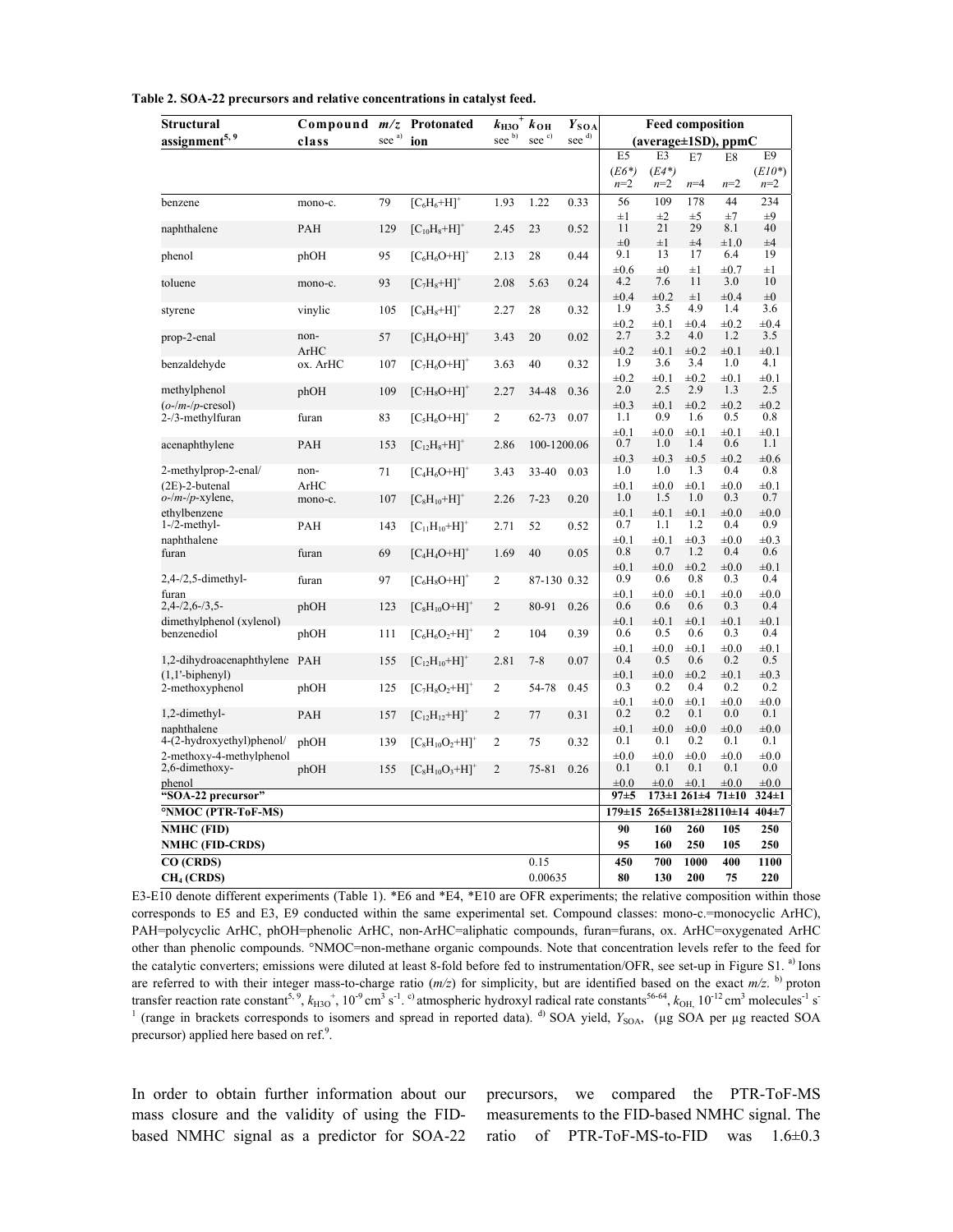ppmC:ppmC considering the complete PTR-ToF-MS carbon mass. Both instruments are selective towards specific compound classes, and an obtained ratio may thus be close to 1 due to compensating errors. While oxygenated compounds with short carbon (as were observed by the PTR-ToF-MS, e.g. methanol) have limited response on the FID, aliphatic compounds are detected only selectively<sup>7</sup> by PTR-ToF-MS. This is elaborated further in the SI (section S3).

**SOA formation.** SOA formation was studied experimentally via exposure of the emissions to hydroxyl radicals in an OFR. We assessed the contributions of the individual SOA-22 species to the OFR reacted gaseous precursor mass (Figure 3b), and predicted a corresponding SOA-22 particle phase mass (Figure 3c).

The largest contributors to the OFR reacted SOA-22 precursor mass were phenol (22-28%), naphthalene (21-29%) and benzene (6-29%) This results from species' abundance becoming essentially weighted by their corresponding atmospheric reactivity upon OFR photochemistry  $(k<sub>OH</sub>, in units of 10<sup>-12</sup> cm<sup>3</sup> molecules<sup>-1</sup> s<sup>-1</sup>, Table 2).$ Among these three species,  $k_{OH}$  is highest for phenol (28), followed by naphthalene (23), and lowest for benzene (1.22). Therefore, contributions of phenol and naphthalene increased relative to benzene in Figure 3b.

In order to predict the SOA-22 particle phase mass ("predicted SOA-22 SOA), the OFR reacted SOA-22 precursor mass was weighted with compound-specific SOA yields (*Y*<sub>SOA</sub>) from literature, relying on the evaluation of this approach by ref.<sup>9</sup>. Details and a discussion of its limitations are provided in section S3 and Eq. S1. The SOA yields describe the fraction of reacted SOA precursor that condenses into the particle phase.  $Y_{\text{SOA}}$  for the three main species is 0.44 (phenol), 0.52 (naphthalene) and 0.33 (benzene) as summarized in Table 2. The value of the experimentally determined particle phase SOA mass of fresh emissions was 1.20±0.81 times that of the predicted value (summing all estimated SOA contributions). For catalytically cleaned emissions, the ratio was 1.35±0.73. The method therefore underestimated the experimentally determined particle phase SOA by 20% and 35% on average.

Benzene, despite dominating the gas-phase emissions by accounting for 58-72% of the SOA-22 precursor mass (Figure 3a), finally contributed relatively less to the predicted SOA mass in the particle phase (5-25%), owing to its comparatively lower atmospheric reactivity. Instead, naphthalene and phenol together were responsible for a substantial fraction (55-71%) of the predicted SOA in the OFR experiments, including 30-38% derived from naphthalene and 25-33% from phenol (Figure 3c/Figure S7). An additional 3-7% of the SOA formation was attributed to cresol, 2-6% to styrene and 2-3% to benzaldehyde. Catalytic abatement of phenolic compounds and naphthalene should therefore substantially reduce the observed SOA mass, as we confirm in the next section.



**Figure 3. Relative contributions of SOA-22 (µg m-3). a)**  fresh gas-phase composition based on the PTR-ToF-MS sum of SOA-22 (experiments E5/E6 and E3/E4, E7, E8 and E9/E10), **b)** photo-chemically aged, i.e. OFR reacted gasphase (E6, E4, E10), **c)** "predicted SOA-22 SOA" relying on published SOA yields $^9$  (E6, E4, E10).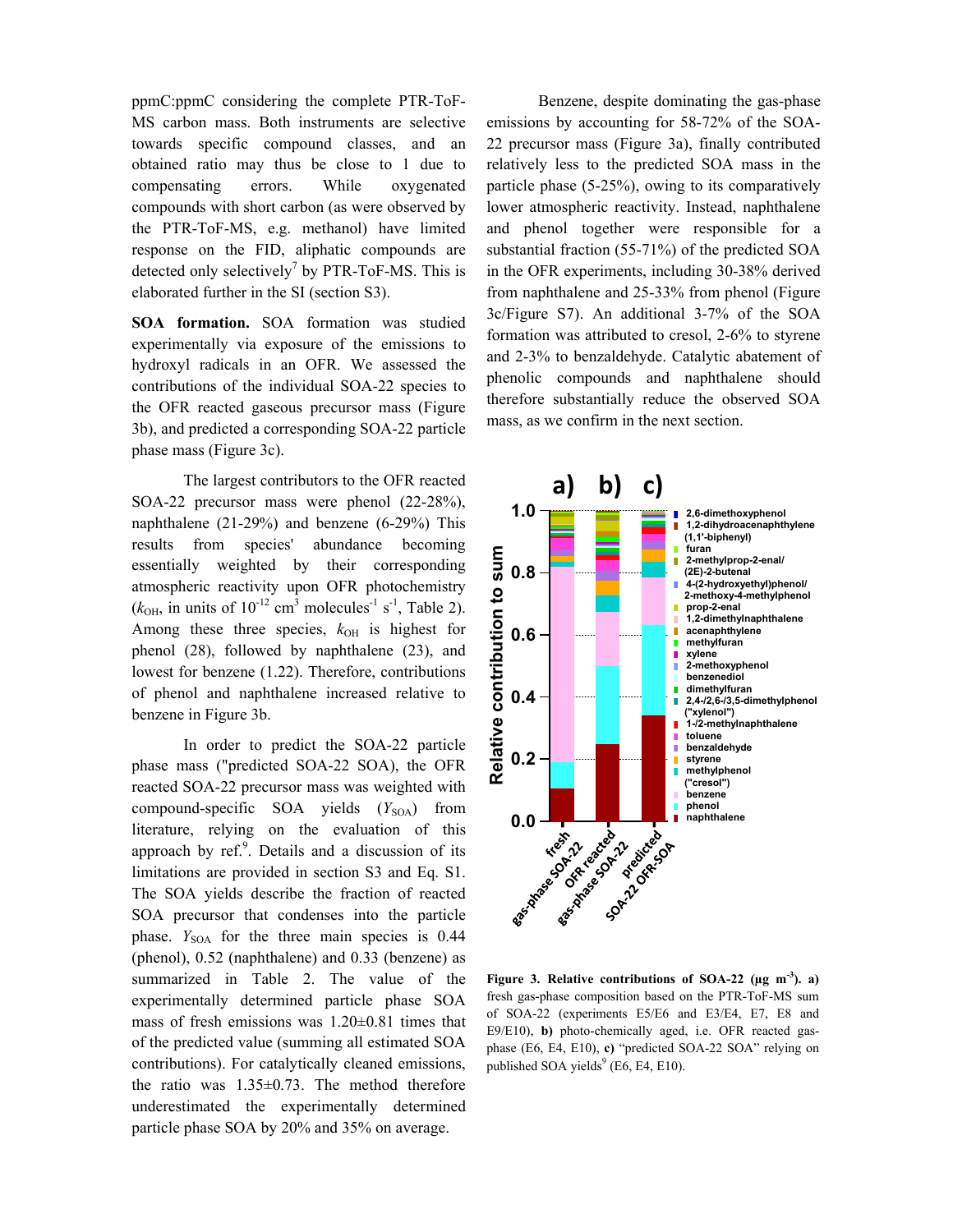**SOA reduction.** Figure 4 presents the effect of a catalytic converter on the SOA formation. We observed a substantial reduction of SOA formation upon catalytic cleaning of the emissions. As the fraction of converted NMHC and SOA-22 precursors increased with catalyst temperature, SOA formation decreased. In the case of  $Pt/Al_2O_3$ , SOA was significantly reduced at temperatures as low as  $185^{\circ}$ C (by 68%). For Pt/CeO<sub>2</sub>-Al<sub>2</sub>O<sub>3</sub>, SOA reduction was almost complete ( $>97\%$ ) at 310°C, and likewise significant at the lower temperatures, reaching 62% reduction at 185°C.



**Figure 4. Secondary organic aerosol (SOA) formation. a)** Fresh emissions (i.e. without catalyst, "w/o cat.") and emissions cleaned at specific temperature set-points of the catalytic monoliths are presented. Pt/Al<sub>2</sub>O<sub>3</sub> at 185°C (E6),  $Pt/CeO<sub>2</sub>-Al<sub>2</sub>O<sub>3</sub>$  at 185 to 310°C (E4 and E10). Fresh emission SOA was measured in duplicate (average±1SD are 519±3 (E6), 641 $\pm$ 20 (E4), 1001 $\pm$ 15 (E10) μg m<sup>-3</sup>), **b**) SOA reduction, NMHC reduction and "SOA-22 precursor" reduction of catalytically cleaned compared to fresh emissions.

The experimentally measured SOA reduction was linked to a) NMHC reduction, b) SOA-22 precursor reduction and c) reduction of "predicted SOA-22 SOA" in Figure 5 (Figure S8 gives further details). The SOA reduction coincided with the removal of only a small fraction of the NMHC, such as 3 to 10% of the FID-based NMHC signal below 185°C, and 60 to 80% at 310°C. At this temperature SOA was almost completely removed (Figure 5a). The NMHC signal by itself is therefore an insufficient predictor for SOA mass reduction. Instead, the summed SOA-22 precursor reduction describes the measured SOA reduction better (Figure 5b).

Compounds within the SOA-22 sum contribute to the SOA mass at distinct fractions that differ from their gas-phase contributions. As detailed in the previous section, these fractions are a function of 1) the precursors' abundance, 2) the actual OFR reacted mass (i.e., essentially corresponding to the compounds' abundance weighted by its  $k_{OH}$ ), and 3) the SOA yield. Therefore, only a comparison of the experimentally measured SOA reduction with the reduction of "predicted SOA-22 SOA" yields a relationship close to 1:1 (Figure 5c). Partitioning effects $65-67$ play an additional role in the observed SOA reduction assessment and add uncertainty to our analysis (see our discussion in SI section S3, Table S2 and Figure S9 for further information).

A substantial fraction (55-71%) of the SOA mass is attributed to naphthalene and phenol. Although their complete removal would reduce the SOA-22 precursor mass only by 17-21%, a particle phase SOA-22 SOA mass reduction of 55-71% would be achieved. Indeed, phenol and naphthalene are significantly abated by the catalytic converters. At low catalyst temperatures, a particular impact on the SOA reduction may be assigned to the effective removal of phenolic compounds, given that at 185°C, their abatement was >95%, while naphthalene abatement remained below 35% (Figure 2). While the removal of 95% of phenol results only in a SOA-22 precursor reduction of 6- 9%, a reduction of 24-31% of the predicted SOA-22 SOA mass can be achieved. Naphthalene abatement by 35% instead translates into a SOA-22 precursor reduction of ~4% and a corresponding predicted SOA mass reduction of 11-13%.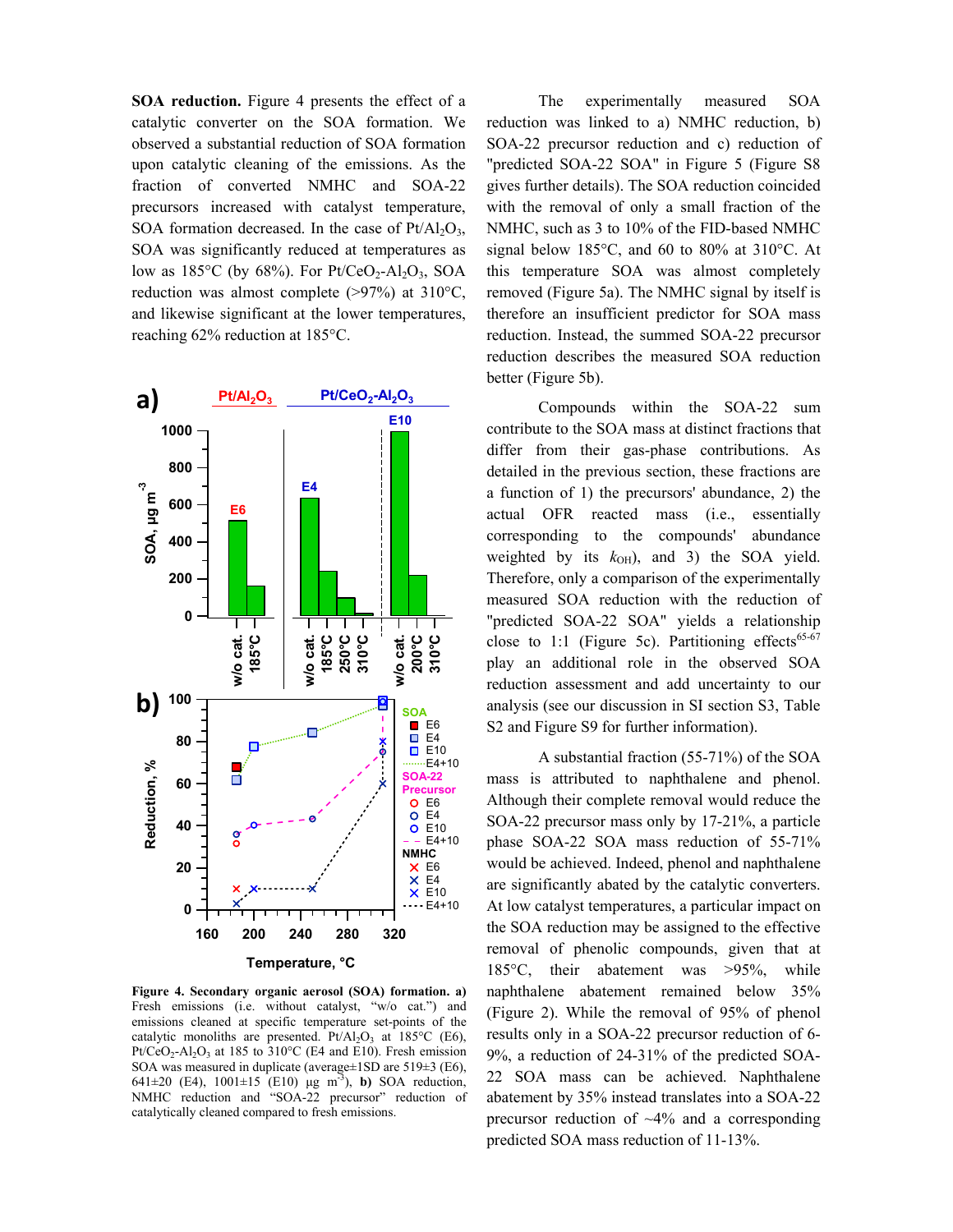

**Figure 5. Secondary organic aerosol (SOA) reduction. a)** SOA reduction vs. NMHC reduction. NMHC is derived from Figure 1, as it is not directly accessible in E6, E4 and E10. See Figure S6 for CO conversion points). **b)** SOA reduction vs." SOA-22 precursor" reduction, **c)** SOA reduction vs. "predicted SOA-22 SOA" reduction Figure S8 presents additionally FID-based NMHC vs. PTR-ToF-MS-based "SOA-22 precursor" reduction, and "SOA-22 Precursor" vs. "Predicted SOA-22 SOA" reduction.

In sum, the SOA-22 precursor reduction is 10-13% and the expected SOA reduction 35-45%. Instead, removing 10-13% benzene from the SOA-22 precursors would result in maximal SOA mass reduction of 10%. Effective removal of atmospherically reactive compounds with high SOA yields at the lower catalyst temperatures is therefore a crucial aspect in the SOA reduction. It results in a gradually less efficient precursor composition in terms of SOA formation (lower  $k_{OH}$ ) and lower yield) as a function of catalyst temperature.

#### **Implications**

Our results demonstrate the effective removal of critical emissions constituents such as toxic CO and harmful aromatic hydrocarbons, using catalytic converters. This significantly lowers the health impact as well as the SOA formation potential of wood burning emissions. Through reduced SOA formation, the total particulate matter pollution can be reduced substantially considering the high POA/BC and high SOA/POA ratios reported for  $log$  wood burning.<sup>6, 9</sup> Low catalyst light-off temperatures are crucial, because appliances emit large fractions of VOC and harmful aromatic compounds during start-up phases, re-fueling and burn-out, when the exhaust temperature is relatively low, and when also stove automatization has limited effects to reduce emissions.<sup>3, 20, 25, 27, 28,</sup>

<sup>68</sup> Both, CO and SOA precursors, are effectively removed at sufficiently low temperatures in our experiments, supporting also the application of cheaper catalytic materials than Pt in the future. Instead, the reduction of methane, which should be abated owing to its high global warming potential, requires tailored catalysts.  $CeO<sub>2</sub>$  has the potential to lower the required conversion temperatures. Alternately, installation in the burner chamber could be considered to reach higher temperatures, but catalyst stability may become an even bigger challenge under such conditions. This requires attention in research and development projects. The overall technical applicability (such as clogging and issues with pressure drops) remains to be investigated. Installations of catalytic converters downstream of an electrostatic precipitator $27$  may be an effective strategy to minimize catalysts' exposure to particulate matter for long-term operation. Also engineering optimization allowing for higher pressure drops, such as optimized dimensions and the use of flue gas fans, offer to overcome technical constraints and may support long-term operation for catalytic gas cleaning systems as presented here, and potentially also the catalytic removal of primary particulate matter presented elsewhere<sup>31, 35-37</sup>.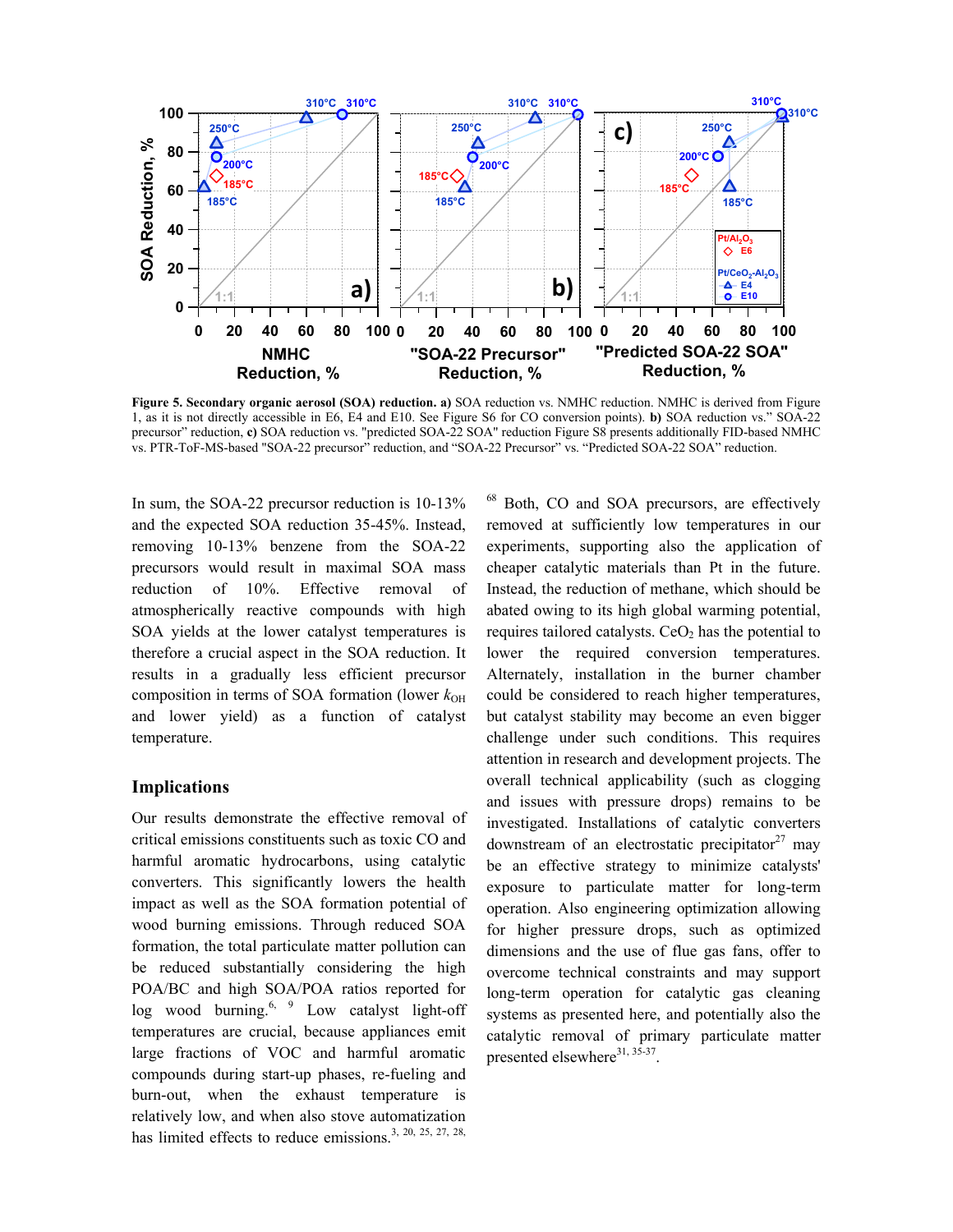### Acknowledgements

This work was funded by the Competence Center Environment and Sustainability (project OPTIWARES) and we would like to thank our collaborators within this project for their valuable contributions to the scientific discussion. This work was also supported by the Swiss National Science projects WOOSHI (No. 140590) and NRP 70 ("Energy Turnaround") and the European Community's Seventh Framework Programme (FP7/2007-2013) under grant agreement no. 290605 (PSI-FELLOW). U.B. acknowledges additional funding from the European Union's Horizon 2020 research and innovation programme through the EUROCHAMP-2020 Infrastructure Activity under grant agreement no. 730997. We thank René Richter for his invaluable technical assistance.

## Supporting Information

Supporting Information is available as noted in the text. This material is available free of charge via the Internet.

#### References

Bari, M. A.; Baumbach, G.; Kuch, B.; Scheffknecht, G., Particle-phase concentrations of polycyclic aromatic hydrocarbons in ambient air of rural residential areas in southern Germany. *Air Qual Atmos Health* **2010,** *3*, (2), 103-116.

2. Querol, X.; Alastuey, A.; Ruiz, C. R.; Artiñano, B.; Hansson, H. C.; Harrison, R. M.; Buringh, E.; ten Brink, H. M.; Lutz, M.; Bruckmann, P.; Straehl, P.; Schneider, J., Speciation and origin of PM10 and PM2.5 in selected European cities. *Atmos. Environ.* **2004,** *38*, (38), 6547-6555.

3. Schmidl, C.; Luisser, M.; Padouvas, E.; Lasselsberger, L.; Rzaca, M.; Ramirez-Santa Cruz, C.; Handler, M.; Peng, G.; Bauer, H.; Puxbaum, H., Particulate and gaseous emissions from manually and automatically fired small scale combustion systems. *Atmos. Environ.* **2011,** *45*, (39), 7443-7454.

4. Bruns, E. A.; Krapf, M.; Orasche, J.; Huang, Y.; Zimmermann, R.; Drinovec, L.; Močnik, G.; El-Haddad, I.; Slowik, J. G.; Dommen, J.; Baltensperger, U.; Prévôt, A. S. H., Characterization of primary and secondary wood combustion products generated under different burner loads. *Atmos. Chem. Phys.* **2015,** *15*, (5), 2825-2841.

5. Bruns, E. A.; Slowik, J. G.; El Haddad, I.; Kilic, D.; Klein, F.; Dommen, J.; Temime-Roussel, B.; Marchand, N.; Baltensperger, U.; Prévôt, A. S. H., Characterization of gas-phase organics using proton

transfer reaction time-of-flight mass spectrometry: fresh and aged residential wood combustion emissions. *Atmos. Chem. Phys.* **2017,** *17*, (1), 705-720.

6. Bertrand, A.; Stefenelli, G.; Bruns, E. A.; Pieber, S. M.; Temime-Roussel, B.; Slowik, J. G.; Prévôt, A. S. H.; Wortham, H.; El Haddad, I.; Marchand, N., Primary emissions and secondary aerosol production potential from woodstoves for residential heating: Influence of the stove technology and combustion efficiency. *Atmos. Environ.* **2017,** *169*, 65- 79.

7. Grieshop, A. P.; Logue, J. M.; Donahue, N. M.; Robinson, A. L., Laboratory investigation of photochemical oxidation of organic aerosol from wood fires 1: measurement and simulation of organic aerosol evolution. *Atmos. Chem. Phys.* **2009,** *9*, (4), 1263-1277.

8. Heringa, M. F.; DeCarlo, P. F.; Chirico, R.; Lauber, A.; Doberer, A.; Good, J.; Nussbaumer, T.; Keller, A.; Burtscher, H.; Richard, A.; Miljevic, B.; Prévôt, A. S. H.; Baltensperger, U., Time-resolved characterization of primary emissions from residential wood combustion appliances. *Environ. Sci. Technol.*  **2012,** *46*, (20), 11418-11425.

9. Bruns, E. A.; El Haddad, I.; Slowik, J. G.; Kilic, D.; Klein, F.; Baltensperger, U.; Prévôt, A. S. H., Identification of significant precursor gases of secondary organic aerosols from residential wood combustion. *Sci Rep* **2016,** *6*, 27881.

10. Integrated Risk Information System (IRIS). U.S. Environmental Protection Agency: Washington, DC. https://www.epa.gov/iris (July 20, 2017),

11. Agency for Toxic Substances and Diseases Registry (ATSDR): Substances A-Z. U.S. Environmental Protection Agency: Washington, DC. http://www.atsdr.cdc.gov/substances/indexAZ.asp (July 20, 2017),

12. Huang, Z.-H.; Zhang, Y.-L.; Yan, Q.; Wang, Z.-Y.; Zhang, Z.; Wang, X.-M., Decreased Human Respiratory Absorption Factors of Aromatic Hydrocarbons at Lower Exposure Levels: The Dual Effect in Reducing Ambient Air Toxics. *Environmental Science & Technology Letters* **2017,** *4*, (11), 463-469.

13. Platt, S. M.; El Haddad, I.; Zardini, A. A.; Clairotte, M.; Astorga, C.; Wolf, R.; Slowik, J. G.; Temime-Roussel, B.; Marchand, N.; Ježek, I.; Drinovec, L.; Močnik, G.; Möhler, O.; Richter, R.; Barmet, P.; Bianchi, F.; Baltensperger, U.; Prévôt, A. S. H., Secondary organic aerosol formation from gasoline vehicle emissions in a new mobile environmental reaction chamber. *Atmos. Chem. Phys.* **2013,** *13*, (18), 9141-9158.<br>14. Pla

Platt, S. M.; El Haddad, I.; Pieber, S. M.; Zardini, A. A.; Suarez-Bertoa, R.; Clairotte, M.; Daellenbach, K. R.; Huang, R. J.; Slowik, J. G.; Hellebust, S.; Temime-Roussel, B.; Marchand, N.; de Gouw, J.; Jimenez, J. L.; Hayes, P. L.; Robinson, A. L.; Baltensperger, U.; Astorga, C.; Prévôt, A. S. H., Gasoline cars produce more carbonaceous particulate matter than modern filter-equipped diesel cars. *Sci Rep*  **2017,** *7*, (1), 4926.

15. Pieber, S. M.; Kumar, N. K.; Klein, F.; Comte, P.; Bhattu, D.; Dommen, J.; Bruns, E. A.; Kılıç, D.; El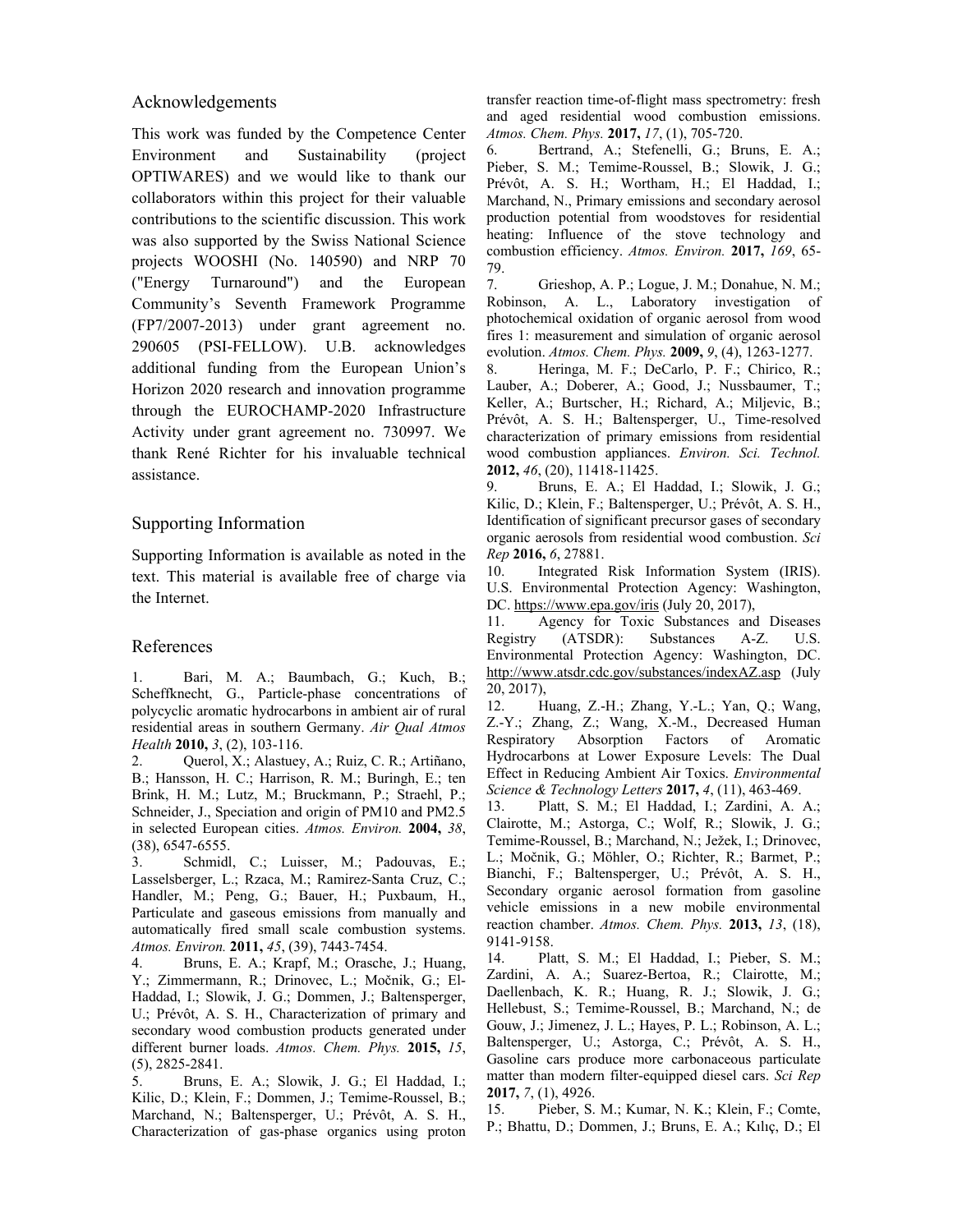Haddad, I.; Keller, A.; Czerwinski, J.; Heeb, N.; Baltensperger, U.; Slowik, J. G.; Prévôt, A. S. H., Gasphase composition and secondary organic aerosol formation from standard and particle filter-retrofitted gasoline direct injection vehicles investigated in a batch and flow reactor. *Atmos. Chem. Phys.* **2018,** *18*, (13), 9929-9954.

16. Molteni, U.; Bianchi, F.; Klein, F.; El Haddad, I.; Frege, C.; Rossi, M. J.; Dommen, J.; Baltensperger, U., Formation of highly oxygenated organic molecules from aromatic compounds. *Atmos. Chem. Phys.* **2018,** *18*, (3), 1909-1921.

17. Schwantes, R. H.; Schilling, K. A.; McVay, R. C.; Lignell, H.; Coggon, M. M.; Zhang, X.; Wennberg, P. O.; Seinfeld, J. H., Formation of highly oxygenated low-volatility products from cresol oxidation. *Atmos. Chem. Phys.* **2017,** *17*, (5), 3453-3474.

18. Boman, C.; Pettersson, E.; Westerholm, R.; Boström, D.; Nordin, A., Stove Performance and Emission Characteristics in Residential Wood Log and Pellet Combustion, Part 1: Pellet Stoves. *Energy & Fuels* **2011,** *25*, 307-314.

19. Johansson, L. S.; Leckner, B.; Gustavsson, L.; Cooper, D.; Tullin, C.; Potter, A., Emission characteristics of modern and old-type residential boilers fired with wood logs and wood pellets. *Atmos. Environ.*  **2004,** *38*, (25), 4183-4195.

20. Pettersson, E. r.; Boman, C.; Westerholm, R.; Boström, D.; Nordin, A., Stove Performance and Emission Characteristics in Residential Wood Log and Pellet Combustion, Part 2: Wood Stove. *Energy & Fuels*  **2011,** *25*, (1), 315-323.

21. Bianchi, F.; Barmet, P.; Stirnweis, L.; El Haddad, I.; Platt, S. M.; Saurer, M.; Lötscher, C.; Siegwolf, R.; Bigi, A.; Hoyle, C. R.; DeCarlo, P. F.; Slowik, J. G.; Prévôt, A. S. H.; Baltensperger, U.; Dommen, J., Contribution of methane to aerosol carbon mass. *Atmos. Environ.* **2016,** *141*, 41-47.

22. Wöhler, M.; Andersen, J. S.; Becker, G.; Persson, H.; Reichert, G.; Schön, C.; Schmidl, C.; Jaeger, D.; Pelz, S. K., Investigation of real life operation of biomass room heating appliances - Results of a European survey. *Appl. Energy* **2016,** *169*, 240-249. 23. Reichert, G.; Schmidl, C.; Haslinger, W.; Schwabl, M.; Moser, W.; Aigenbauer, S.; Wöhler, M.; Hochenauer, C., Investigation of user behavior and assessment of typical operation mode for different types of firewood room heating appliances in Austria. *Renewable Energy* **2016,** *93*, 245-254.

24. Fachinger, F.; Drewnick, F.; Gieré, R.; Borrmann, S., How the user can influence particulate emissions from residential wood and pellet stoves: Emission factors for different fuels and burning conditions. *Atmos. Environ.* **2017,** *158*, 216-226.

25. Czech, H.; Pieber, S. M.; Tiitta, P.; Sippula, O.; Kortelainen, M.; Lamberg, H.; Grigonyte, J.; Streibel, T.; Prévôt, A. S. H.; Jokiniemi, J.; Zimmermann, R., Time-resolved analysis of primary volatile emissions and secondary aerosol formation potential from a smallscale pellet boiler. *Atmos. Environ.* **2017,** *158*, 236-245.

26. Ward, T. J.; Palmer, C. P.; Bergauff, M.; Jayanty, R. K. M.; Noonan, C. W., Organic/elemental carbon and woodsmoke tracer concentrations following a community wide woodstove changeout program. *Atmos. Environ.* **2011,** *45*, (31), 5554-5560.

27. Bindig, R.; Hartmann, I.; Koch, C.; Matthes, M.; Schenker, M.; Thiel, C.; Kraus, M.; Roland, U.; Einicke, W.-D., Abgasreinigung an Biomassekleinfeuerungsanlagen und experimentelle Untersuchungen zur Kombination von katalytischen und elektrostatischen Abgasreinigungsverfahren. *Chemie Ingenieur Technik* **2011,** *83*, (12), 2105-2120.

28. Reichert, G.; Schmidl, C.; Haslinger, W.; Stressler, H.; Sturmlechner, R.; Schwabl, M.; Wöhler, M.; Hochenauer, C., Catalytic efficiency of oxidizing honeycomb catalysts integrated in firewood stoves evaluated by a novel measuring methodology under reallife operating conditions. *Renewable Energy* **2018,** *117*, 300-313.

29. Bindig, R.; Butt, S.; Hartmann, I.; Matthes, M.; Thiel, C., Application of Heterogeneous Catalysis in Small-Scale Biomass Combustion Systems. *Catalysts*  **2012,** *2*, (4), 223-243.

30. Ozil, F.; Tschamber, V.; Haas, F.; Trouvé, G., Efficiency of catalytic processes for the reduction of CO and VOC emissions from wood combustion in domestic fireplaces. *Fuel Processing Technology* **2009,** *90*, (9), 1053-1061.

31. Hukkanen, A.; Kaivosoja, T.; Sippula, O.; Nuutinen, K.; Jokiniemi, J.; Tissari, J., Reduction of gaseous and particulate emissions from small-scale wood combustion with a catalytic combustor. *Atmos. Environ.* **2012,** *50*, 16-23.

32. Bensaid, S.; Deorsola, F. A.; Fino, D.; Russo, N., After-treatment of household wood-fired stove emissions: From catalyst formulation to full-scale system. *Catalysis Today* **2012,** *197*, (1), 76-89.

33. Carno, J., Catalytic abatement of emissions from small-scale combustion of wood: A comparison of the catalytic effect in model and real flue gases. *Fuel*  **1996,** *75*, (8), 959-965.

34. Ferrandon, M.; Berg, M.; Björnbom, E., Thermal stability of metal-supported catalysts for reduction of cold-start emissions in a wood-fired domestic boiler. *Catalysis Today* **1999,** *53*, (4), 647-659.

35. Shromova, O. A.; Kinnunen, N. M.; Pakkanen, T. A.; Suvanto, M., Promotion effect of water in catalytic fireplace soot oxidation over silver and platinum. *RSC Adv.* **2017,** *7*, (73), 46051-46059.

36. Wöhler, M.; Jaeger, D.; Pelz, S. K.; Thorwarth, H., Potential of Integrated Emissions Reduction Systems in a Firewood Stove under Real Life Operation Conditions. *Energy & Fuels* **2017,** *31*, (7), 7562-7571.

37. Kaivosoja, T.; Viren, A.; Tissari, J.; Ruuskanen, J.; Tarhanen, J.; Sippula, O.; Jokiniemi, J., Effects of a catalytic converter on PCDD/F, chlorophenol and PAH emissions in residential wood combustion. *Chemosphere* **2012,** *88*, (3), 278-85.

38. Bruns, E. A.; El Haddad, I.; Keller, A.; Klein, F.; Kumar, N. K.; Pieber, S. M.; Corbin, J. C.; Slowik, J. G.; Brune, W. H.; Baltensperger, U.; Prévôt, A. S. H., Inter-comparison of laboratory smog chamber and flow reactor systems on organic aerosol yield and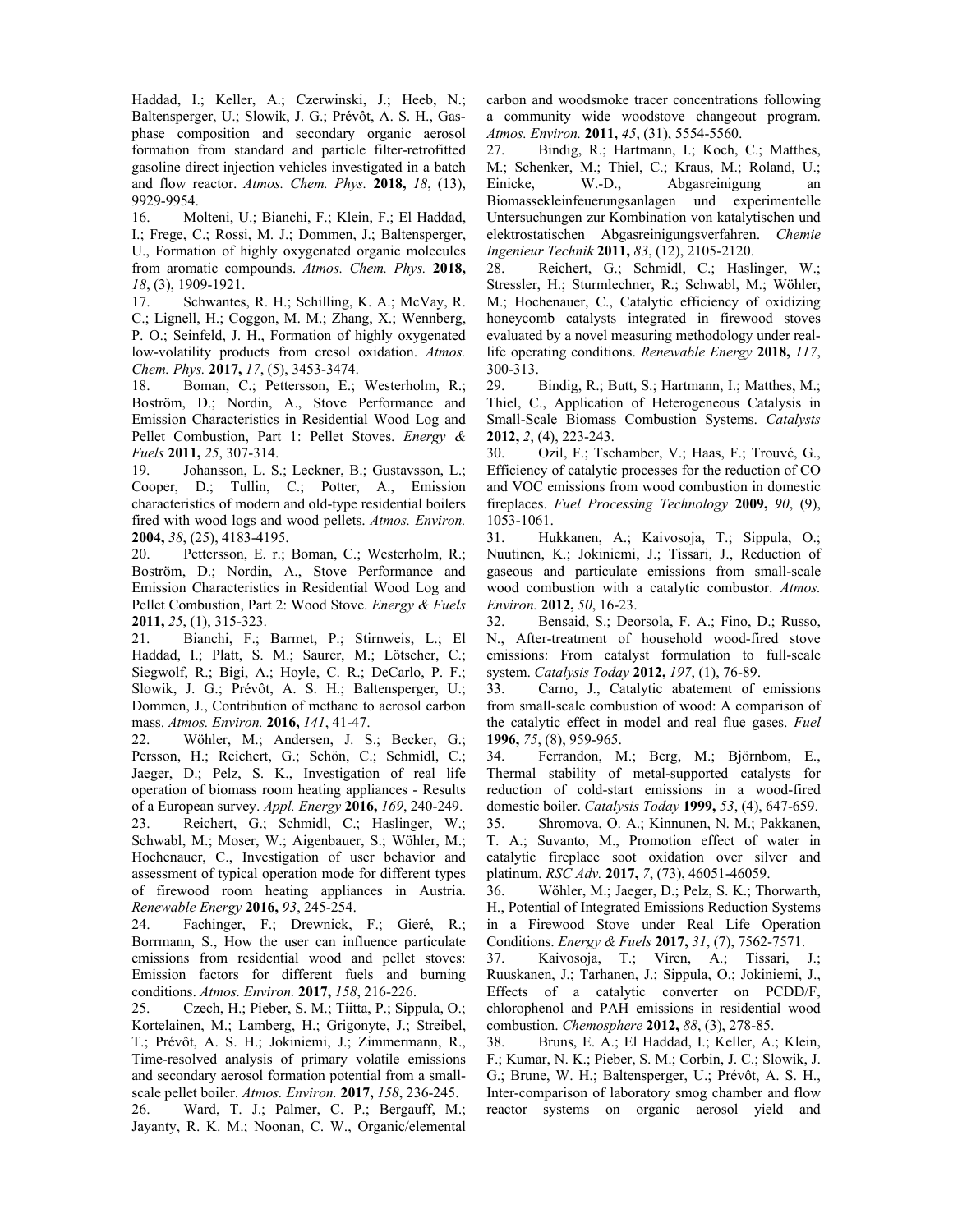composition. *Atmos. Meas. Tech.* **2015,** *8*, (6), 2315- 2332.

39. Kleemann, M.; Elsener, M.; Koebel, M.; Wokaun, A., Investigation of the ammonia adsorption on monolithic SCR catalysts by transient response analysis. *Appl. Catal. B Environ.* **2000,** *27*, (4), 231-242. 40. Reece, S. M.; Sinha, A.; Grieshop, A. P., Primary and Photochemically Aged Aerosol Emissions from Biomass Cookstoves: Chemical and Physical Characterization. *Environ Sci Technol* **2017,** *51*, (16), 9379-9390.

41. Barmet, P.; Dommen, J.; DeCarlo, P. F.; Tritscher, T.; Praplan, A. P.; Platt, S. M.; Prévôt, A. S. H.; Donahue, N. M.; Baltensperger, U., OH clock determination by proton transfer reaction mass spectrometry at an environmental chamber. *Atmos. Meas. Tech.* **2012,** *5*, (3), 647-656.

42. Finlayson-Pitts, B. J.; Pitts, J. N., *Chemistry of the Upper and Lower Atmosphere. Theory, Experiments, and Applications.* Academic Press: 2000; p 969.

43. Peng, Z.; Day, D. A.; Ortega, A. M.; Palm, B. B.; Hu, W.; Stark, H.; Li, R.; Tsigaridis, K.; Brune, W. H.; Jimenez, J. L., Non-OH chemistry in oxidation flow reactors for the study of atmospheric chemistry systematically examined by modeling. *Atmos. Chem. Phys.* **2016,** *16*, (7), 4283-4305.

44. Peng, Z.; Day, D. A.; Stark, H.; Li, R.; Lee-Taylor, J.; Palm, B. B.; Brune, W. H.; Jimenez, J. L., HOx radical chemistry in oxidation flow reactors with low-pressure mercury lamps systematically examined by modeling. *Atmos. Meas. Tech.* **2015,** *8*, (11), 4863-4890.

45. Peng, Z.; Jimenez, J. L., Modeling of the chemistry in oxidation flow reactors with high initial NO. *Atmos. Chem. Phys.* **2017,** *17*, (19), 11991-12010.

46. Li, R.; Palm, B. B.; Ortega, A. M.; Hlywiak, J.; Hu, W.; Peng, Z.; Day, D. A.; Knote, C.; Brune, W. H.; de Gouw, J. A.; Jimenez, J. L., Modeling the radical chemistry in an oxidation flow reactor: radical formation and recycling, sensitivities, and the OH exposure estimation equation. *J Phys Chem A* **2015,** *119*, (19), 4418-32.

47. Palm, B. B.; Campuzano-Jost, P.; Ortega, A. M.; Day, D. A.; Kaser, L.; Jud, W.; Karl, T.; Hansel, A.; Hunter, J. F.; Cross, E. S.; Kroll, J. H.; Peng, Z.; Brune, W. H.; Jimenez, J. L., In situ secondary organic aerosol formation from ambient pine forest air using an oxidation flow reactor. *Atmos. Chem. Phys.* **2016,** *16*, (5), 2943-2970.

48. Jordan, A.; Haidacher, S.; Hanel, G.; Hartungen, E.; Märk, L.; Seehauser, H.; Schottkowsky, R.; Sulzer, P.; Märk, T. D., A high resolution and high sensitivity proton-transfer-reaction time-of-flight mass spectrometer (PTR-TOF-MS). *Int. J. Mass Spectrom.*  **2009,** *286*, (2–3), 122-128.

49. Graus, M.; Muller, M.; Hansel, A., High resolution PTR-TOF: Quantification and formula confirmation of VOC in real time. *Journal of the American Society for Mass Spectrometry* **2010,** *21*, 1037–-1044.

50. DeCarlo, P. F.; Kimmel, J. R.; Trimborn, A.; Northway, M. J.; Jayne, J. T.; Aiken, A. C.; Gonin, M.; Fuhrer, K.; Horvath, T.; Docherty, K. S.; Worsnop, D. R.; Jimenez, J. L., Field-deployable, high-resolution, time-of-flight aerosol mass spectrometer. *Anal. Chem.*  **2006,** *78*, (24), 8281-8289.

51. Canagaratna, M. R.; Jayne, J. T.; Jimenez, J. L.; Allan, J. D.; Alfarra, M. R.; Zhang, Q.; Onasch, T. B.; Drewnick, F.; Coe, H.; Middlebrook, A., Chemical and microphysical characterization of ambient aerosols with the Aerodyne aerosol mass spectrometer. *Mass Spectrom Rev* **2007,** *26*, (2), 185-222.

52. Pieber, S. M.; El Haddad, I.; Slowik, J. G.; Canagaratna, M. R.; Jayne, J. T.; Platt, S. M.; Bozzetti, C.; Daellenbach, K. R.; Frohlich, R.; Vlachou, A.; Klein, F.; Dommen, J.; Miljevic, B.; Jimenez, J. L.; Worsnop, D. R.; Baltensperger, U.; Prévôt, A. S. H., Inorganic Salt Interference on  $CO_2^+$  in Aerodyne AMS and ACSM Organic Aerosol Composition Studies. *Environ Sci Technol* **2016,** *50*, (19), 10494-10503.

53. Gélin, P.; Primet, M., Complete oxidation of methane at low temperature over noble metal based catalysts: a review. *Appl. Catal. B Environ.* **2002,** *39*,  $(1), 1-37.$ <br>54.  $1$ 

Trovarelli, A.; de Leitenburg, C.; Boaro, M.; Dolcetti, G., The utilization of ceria in industrial catalysis. *Catalysis Today* **1999,** *50*, (2), 353-367.

55. Marchionni, V.; Szlachetko, J.; Nachtegaal, M.; Kambolis, A.; Krocher, O.; Ferri, D., An operando emission spectroscopy study of Pt/Al2O3 and Pt/CeO2/Al2O3. *Phys Chem Chem Phys* **2016,** *18*, (42), 29268-29277.

56. Atkinson, R.; Arey, J., Atmospheric degradation of volatile organic compounds. *Chem Rev*  **2003,** *103*, (12), 4605-38.

57. Jenkin, M. E.; Saunders, S. M.; Wagner, V.; Pilling, M. J., Protocol for the development of the Master Chemical Mechanism, MCM v3 (Part B): tropospheric degradation of aromatic volatile organic compounds. *Atmos. Chem. Phys.* **2003,** *3*, 181-193.

58. Bloss, C.; Wagner, V.; Jenkin, M. E.; Volkamer, R.; Bloss, W. J.; Lee, J. D.; Heard, D. E.; Wirtz, K.; Martin-Reviejo, M.; Rea, G.; Wenger, J. C.; Pilling, M. J., Development of a detailed chemical mechanism (MCMv3.1) for the atmospheric oxidation of aromatic hydrocarbons. *Atmos. Chem. Phys.* **2005,** *5*, 641-664.

59. Olariu, R. I.; Barnes, I.; Becker, K. H.; Klotz, B., Rate coefficients for the gas-phase reaction of OH radicals with selected dihydroxybenzenes and benzoquinones. *International Journal of Chemical Kinetics* **2000**, 697-702.

60. Atkinson, R.; Aschmann, S. M., Kinetics of the reactions of naphthalene, 2-methylnaphthalene, and 2,3 dimethylnaphthalene with OH radicals and with  $O<sub>3</sub>$  at 295 ± 1 K. *International Journal of Chemical Kinetics*  **1986,** *18*, (5), 569-573.

61. Lauraguais, A.; Bejan, I.; Barnes, I.; Wiesen, P.; Coeur, C., Rate Coefficients for the Gas-Phase Reactions of Hydroxyl Radicals with a Series of Methoxylated Aromatic Compounds. *The Journal of Physical Chemistry A* **2015,** *119*, (24), 6179-6187.

62. Ullerstam, M.; Ljungström, E.; Langer, S., Reactions of acrolein, crotonaldehyde and pivalaldehyde with Cl atoms: structure–activity relationship and